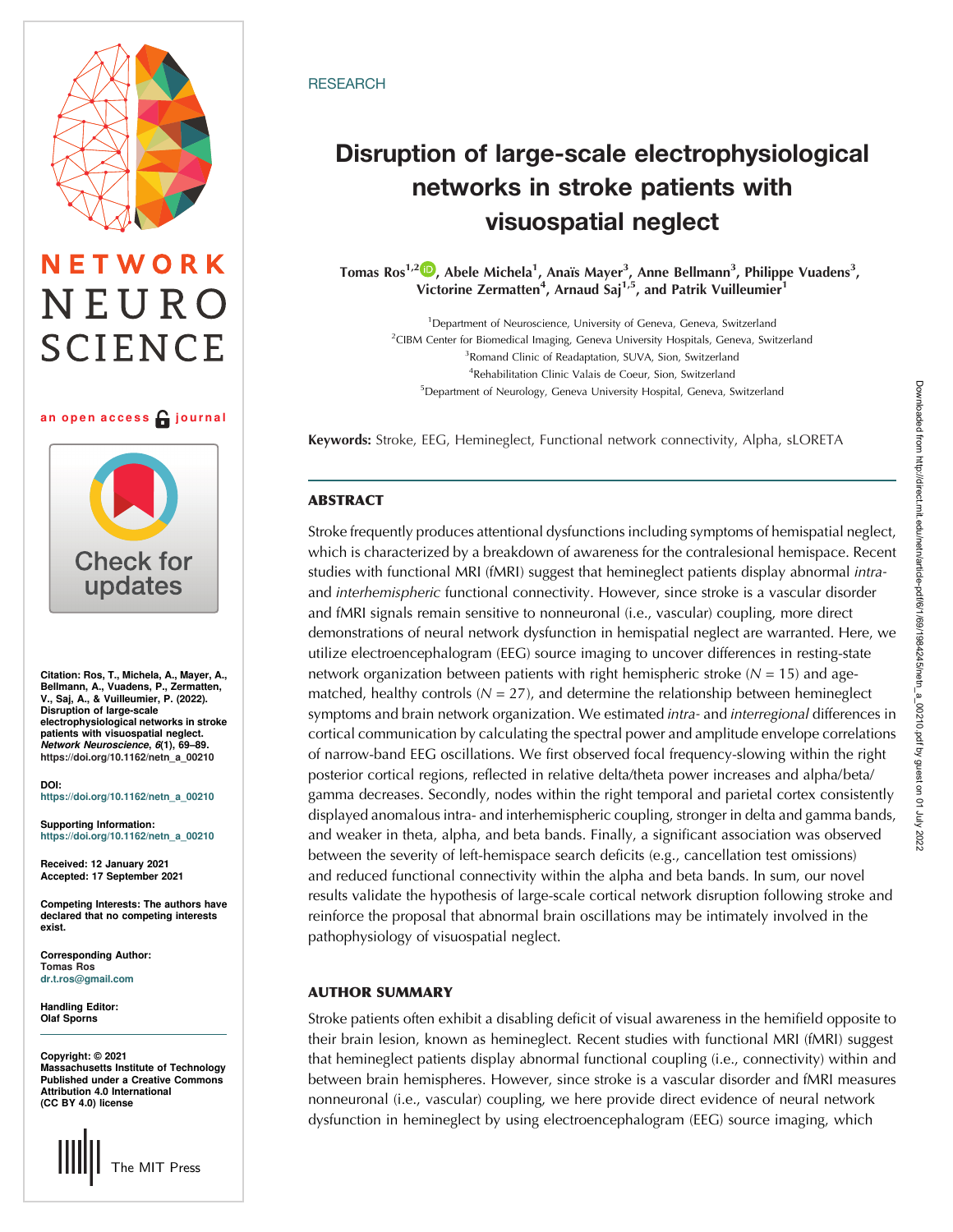measures the electrical fluctuations of large neuronal populations. Overall, we observed a breakdown of interhemispheric network connectivity within alpha/beta rhythms, which specifically correlated with the degree of patients' hemispatial errors. The high temporal resolution and frequency content of EEG signals could lead to more sensitive markers and targeted rehabilitation approaches of hemineglect.

# INTRODUCTION

Apart from motor or sensory impairments, the sequelae of ischemic stroke may cause a significant impact on attentional function. This is most apparent when stroke damage leads to symp-toms of hemispatial neglect ([Domínguez-Borràs, Armony, Maravita, Driver, & Vuilleumier,](#page-17-0) [2013](#page-17-0); [P. O. Vuilleumier & Rafal, 2000](#page-19-0)), which is characterized by an inability to attend to and process information from the left (or more rarely right) side of space (i.e., contralateral to the lesion site). Hence, right-hemisphere stroke patients exhibit an impairment in detecting visual (or auditory) stimuli in their left hemifield (and vice versa for patients with left hemisphere stroke). Despite the fact that this is a major source of disability in patients' daily life, current treatments for hemineglect remain minimally effective. Moreover, untreated hemineglect leads to poorer recovery prognosis and reduced benefits from rehabilitation therapies for other neurological deficits.

Therefore, a deeper understanding of this clinical phenomenon is required for several interdependent reasons: (a) to better identify the neurobiological targets for rehabilitation; (b) to determine the underlying pathophysiological anomalies, in particular whether local and/or distributed brain dysfunction is crucially implicated; and (c) to elucidate the neural mechanisms that give rise to perceptual consciousness.

To address these issues, in line with recent work, here we investigate how brain activity dynamics is altered following focal hemispheric stroke, at both local and global levels, and what is the functional impact of such changes on attentional performance in patients. To this aim, we use electroencephalogram (EEG) recording and adopt a network framework by reducing the whole brain to a manageable number of regions of interest (ROIs; nodes), whose functional activity is considered to covary with each other through pairs-wise connections (edges). Utilizing this approach, emerging work has suggested that hemineglect might be associated with significant disruptions of brain functional connectivity. Specifically, several functional neuroimaging studies reported that the visuospatial deficits in hemineglect are accompanied with abnormal interhemispheric and/or intrahemispheric connectivity [\(Baldassarre et al.,](#page-16-0) [2014](#page-16-0); [Fellrath, Mottaz, Schnider, Guggisberg, & Ptak, 2016;](#page-17-0) [Guggisberg et al., 2014;](#page-17-0) [Sasaki](#page-19-0) [et al., 2013;](#page-19-0) [Yordanova et al., 2016\)](#page-20-0). Most recently, using functional MRI (fMRI), Ramsey and colleagues showed that recovery from hemineglect is linked to the return of previously depressed interhemispheric connectivity between nodes of sensorimotor and attention networks [\(Ramsey et al., 2016](#page-18-0)). However, since stroke is a vascular disorder and fMRI signals remain sensitive to nonneuronal (i.e., vascular) coupling, stronger validation of neural network dysfunction in hemineglect is warranted. Physiologically speaking, fMRI measures local changes in brain metabolism, which generally echo (but lag by a few seconds) electrophysiological activation/deactivation patterns of neuronal populations [\(Bentley, Li, Snyder, Raichle, &](#page-16-0) [Snyder, 2016](#page-16-0); [Hermes, Nguyen, & Winawer, 2017](#page-17-0); [Hutchison, Hashemi, Gati, Menon, &](#page-17-0) [Everling, 2015](#page-17-0)). Interestingly, studies comparing noninvasive electrophysiological methods

Electroencephalogram (EEG): A recording of brain activity where non-invasive sensors are attached to the scalp to detect the electrical signals produced by neurons.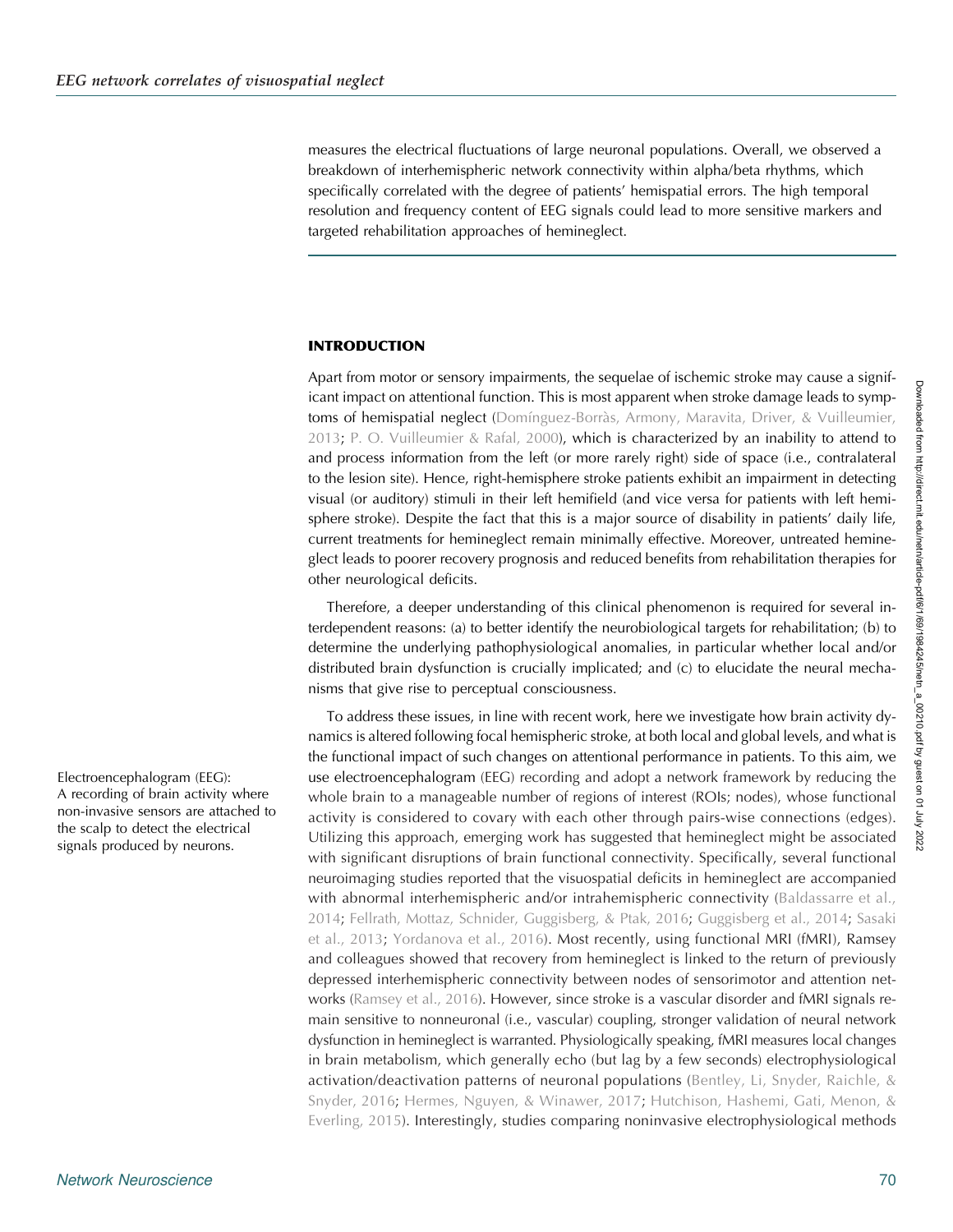such as magnetoencephalography/electroencephalography (M/EEG) with fMRI found a tight spatiotemporal correspondence between the amplitude envelopes of neural oscillations and neurovascular fMRI signals ([Brookes et al., 2011](#page-16-0); [de Pasquale et al., 2010;](#page-16-0) [Mantini, Perrucci,](#page-18-0) [Del Gratta, Romani, & Corbetta, 2007\)](#page-18-0), although there are several instances of dissociations between fMRI and neuronal signals ([Schölvinck, Maier, Ye, Duyn, & Leopold, 2010](#page-19-0)). Furthermore, abundant research in both human and nonhuman primates has linked specific oscillatory activities with attentional functions in the normal brain, particularly implicating modulations of the alpha range in relation to selective visuospatial orienting ([Marshall,](#page-18-0) [Bergmann, & Jensen, 2015b\)](#page-18-0), but also the theta and beta ranges in relation to task-dependent interactions across networks ([Bauer et al., 2012;](#page-16-0) [Fiebelkorn, Pinsk, & Kastner, 2018](#page-17-0)), as well as the gamma band in relation to local intra-areal processing of sensory information [\(Szczepanski](#page-19-0) [et al., 2014](#page-19-0)). However, how such coordinated oscillatory activities are disrupted by stroke and affected by clinical neglect deficits still remain unresolved.

Given the linkage between M/EEG and fMRI signals and their relation to attentional processes, the goal of our current study was to investigate the neural substrates of hemineglect using source space EEG, which reflects genuine neuroelectric activity uncontaminated by vascular dynamics. Specifically, we performed (a) functional whole-brain connectivity comparisons between stroke patients and healthy controls, and (b) regression analyses to identify changes connectivity patterns more selectively associated with visuospatial deficits (i.e., perceptual omissions during search tasks) in the left and right hemifields, respectively.

# RESULTS

# Group Functional Connectivity in Patients Compared to Healthy Elderly Controls

We defined the EEG source space functional network connectivity (FNC) graphs for both the stroke patients ( $n = 15$ ) and the age-matched healthy controls ( $n = 27$ ), and then contrasted the graphs from each group in order to test for changes in connectivity patterns across the different frequency bands. As illustrated in [Figure 1](#page-3-0), this revealed three main patterns in the patients relative to controls: (a) the delta band showed a mixed pattern of both increased and decreased FNC; (b) the theta-, alpha-, and beta- bands all displayed *decreased* FNC, but with distinctive anatomical distributions; and (c) the gamma band demonstrated selective and localized increases in FNC.

More specifically, using a network-based statistic (NBS) correction threshold of  $p < 0.05$ , we found the delta band demonstrated significant but limited changes with mainly intrahemispheric hyperconnectivity, predominating between the right paracentral lobule (BA4) and occipital areas (BA18) ( $d = 0.063$ ,  $t = 3.28$ ;  $d = -0.063$ ,  $t = 3.58$ , for sources in right and left cuneus, respectively), but also a more limited interhemispheric hypoconnectivity between the right lateral occipital cortex (BA18) and left inferior prefrontal cortex/pars triangularis (BA45) nodes ( $d = -0.064$ ,  $t = -3.36$ ).

For the theta band, we observed mainly long-range, intrahemispheric hypoconnectivity changes along the anterior-posterior axis that, remarkably, were present on both sides. These decreases were the largest between the left pericalcarine (BA17) and left inferior prefrontal gyrus/pars orbitalis (BA47) nodes ( $d = -0.079$ ,  $t = -4.51$ ), as well as between the right pericalcarine (BA17) and right frontal pole (BA11) nodes ( $d = -0.081$ ,  $t = -4.15$ ).

In sharp contrast, the beta band showed an opposite pattern of hypoconnectivity, mainly affecting interhemispheric connections, particularly those centered on posterior righthemisphere (RH) areas. These interhemispheric changes affected connectivity between

Functional network connectivity (FNC): A general term for the degree of functional coupling between brain regions, here measured by the amplitude envelope correlation (AEC).

Network-based statistic (NBS): A statistical-correction method for comparing network connectivity matrices based on the largest connected components.

Hyperconnectivity: An increase in the amplitude envelope correlation (AEC) between brain regions.

Hypoconnectivity: A decrease in the amplitude envelope correlation (AEC) between brain regions.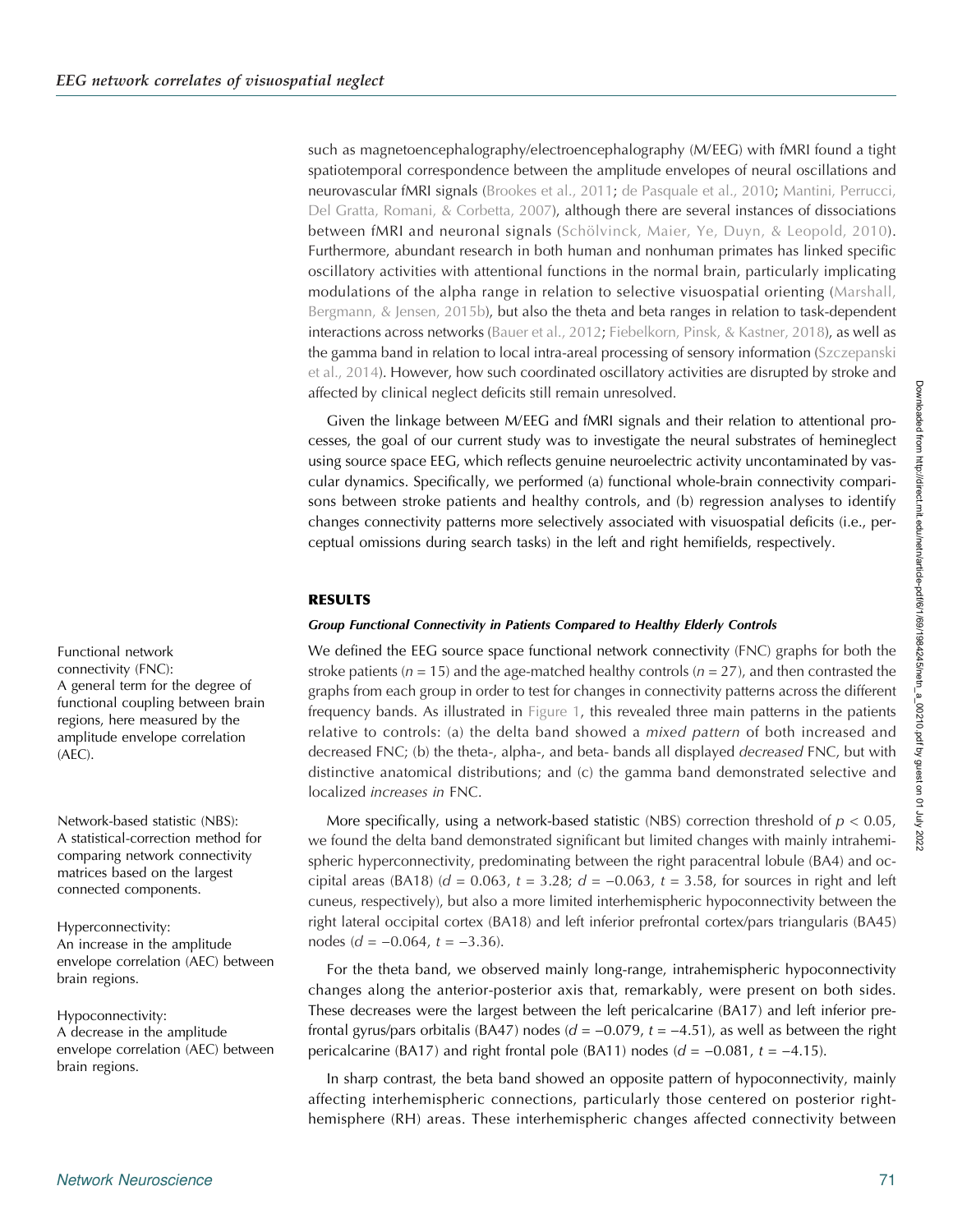<span id="page-3-0"></span>

**Figure 1.** Group differences in EEG source functional connectivity. Significant differences of the magnitude of amplitude envelope correlations between stroke patients and controls. Line thickness represents larger absolute connectivity difference (Pearson's correlation coefficient r). Red color indicates greater connectivity for patients versus controls, while blue color indicates greater connectivity for controls versus patients (only significant connectivity components are displayed,  $p < 0.05$ network-based statistic corrected).

homologous areas of the superior parietal and temporal cortices. The greatest reductions in connectivity were found for the right hemisphere, between the right superior parietal lobule (BA7) and left posterior cingulate gyrus ( $d = -0.051$ ,  $t = -5.59$ ), as well as between the right middle temporal (BA20) and right precuneus (BA3) nodes ( $d = -0.041$ ,  $t = -4.93$ ).

Alpha-band hypoconnectivity was characterized by a more focal cluster of reduced connections emerging from the posterior right hemisphere. The most salient interhemispheric disconnectivities were observed between right posterior temporal (BA20) and left superior parietal (BA7) nodes ( $d = -0.130$ ,  $t = -4.65$ ), as well as between right inferior parietal (BA39) and left superior parietal (BA7) nodes ( $d = -0.126$ ,  $t = -5.32$ ).

Finally, the gamma band displayed a local hyperconnectivity pattern predominating mainly within the anterior right hemisphere. These difference were maximal between the right precentral (BA6) and right superior frontal (BA32) gyri ( $d = 0.065$ ,  $t = 2.50$ ), between the right precentral (BA6) and right inferior temporal (BA20) gyri ( $d = 0.064$ ,  $t = 2.30$ ), as well as between the right precentral (BA6) and right frontal pole (BA10) ( $d = 0.062$ ,  $t = 2.35$ ).

#### Relationships Between Network Connectivity and Visuospatial Bias in Hemineglect Patients

Although group-level analyses indicated anomalous FNC between stroke patients and control subjects, they do not disambiguate which network connections, if any, may be related to the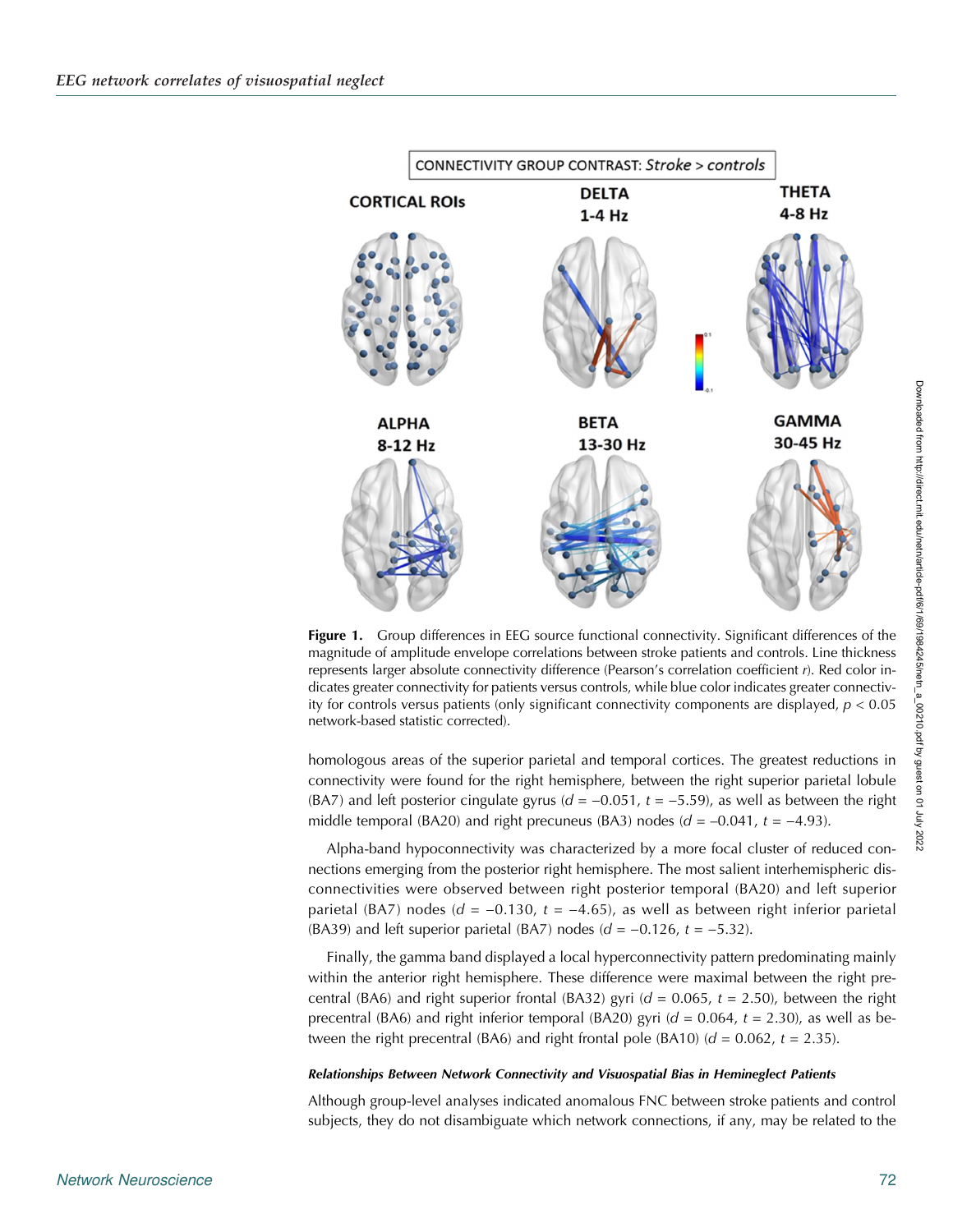<span id="page-4-0"></span>emergence of visuospatial deficits. Many of our patients presented signs of hemispatial neglect, as commonly observed in right brain–damaged patients [\(Verdon et al., 2010\)](#page-19-0), but to a varying degree. The FNC changes described above could more generally reflect the effect of posterior stroke damage. Hence, in order to disentangle neurobehaviorally specific from nonspecific connections in stroke-associated hemineglect, we performed regression analyses directly testing for any relation between individual patients' FNC matrices and the severity of neglect symptoms, as indexed by the number of left/right omission errors in the visual cancellation test. These errors are considered as one of the most reliable markers of neglect ([Klinke,](#page-18-0) [Hjaltason, & Tryggvadóttir, 2018](#page-18-0)).

Using a NBS correction threshold of  $p < 0.05$ , we found significant brain–behavior relationships that distinctively affected the alpha, beta, and gamma bands. Changes in the delta and theta bands did not predict the severity of visuospatial neglect.

As seen in Figure 2, the alpha band demonstrated a remarkable contrast between omissions in left and right space, implicating near mirror image interhemispheric connections. Consistent with the group-level hypoconnectivity described above, the number of leftward misses was associated with selective decreases in connectivity between extrastriate visual regions in the right inferior temporal gyrus (BA20) with the left precuneus (BA3) (beta =  $-0.99$ ) and left pericalcarine region (BA17) (beta =  $-0.98$ ). Conversely, the number of misses within the right hemifield (typically reflecting more extensive spatial neglect) was significantly predicted by increases in alpha-band connectivity within a homologous set of visual and parietal nodes, which included the left inferior temporal cortex (BA20) and the left precuneus (BA3).



Figure 2. Alpha (8-12 Hz) connectivity as a function of neglect symptoms. Depicted connections correspond to changes in individual FNC components correlating with the number of omissions in the left and right hemifields, respectively, during the cancellation task. Red/blue values indicate statistically significant beta coefficients ( $p < 0.05$  network-based statistic corrected). Further conjunction analysis (see text) revealed that reduced connections associated with left omissions (in left panel) were those showing the most significant overlap with general stroke-related decreases at the group level.

#### Visuospatial neglect:

Cognitive deficit characterized by reduction or loss of spatial awareness for the contralesional space, most commonly after unilateral stroke or brain injury.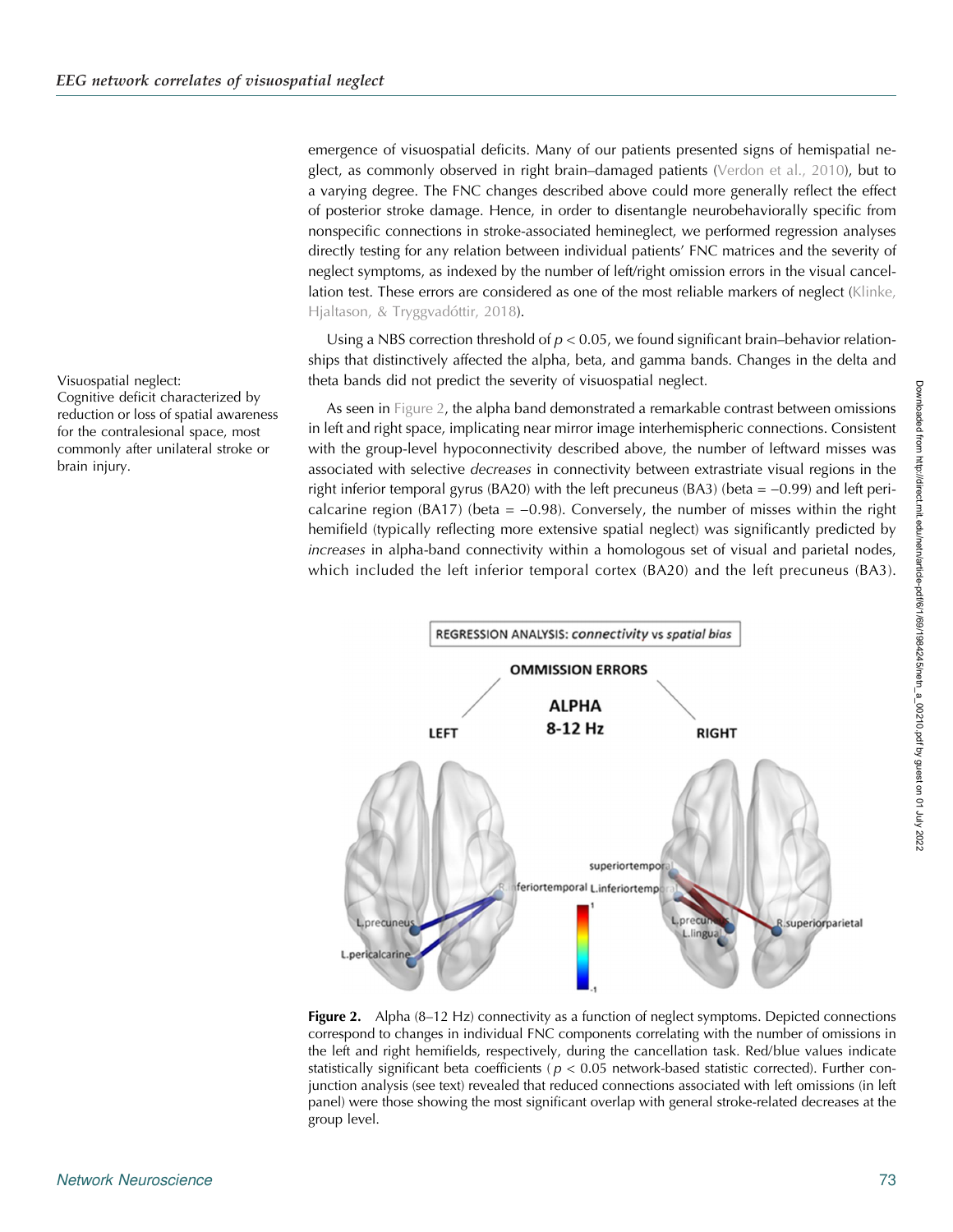<span id="page-5-0"></span>

**Figure 3.** Beta (13–30 Hz) connectivity as a function of neglect symptoms. Depicted connections correspond to changes in individual FNC components correlating with the number of omissions in the left and right hemifields, respectively, during the cancellation task. Red/blue values indicate statistically significant beta coefficients ( $p < 0.05$  network-based statistic corrected). R. bankssts = right bank of the superior temporal sulcus.

Importantly, a separate regression with the total number of left and right misses (see [Supporting](#page-15-0) [Information Figure S2](#page-15-0)) did not reveal any shared connections with either left or right omissions, but limited reductions in connectivity between left medial parietal and right inferior frontal areas, reinforcing the idea that the changes in alpha band may be specifically related to spatially directed attentional processing.

Figure 3 shows results from similar regression analyses for the beta band, demonstrating an association of leftward omissions with a different pattern of reduced functional connections between the right posterior-superior temporal region (BA22) and anterior brain regions in the left middle frontal gyrus (BA6) (beta =  $-0.67$ ) and left inferior frontal gyrus/pars orbitalis (BA47) (beta = −0.70). Reductions were also seen within the anterior left hemisphere. No significant associations were observed for the number of rightward errors, nor were there any systematic functional connectivity changes that regressed with the total number of left and right omissions (see [Supporting Information Figure S3\)](#page-15-0).

Lastly, as can be seen in [Figure 4](#page-6-0), the relationship between leftward omissions and FNC within the gamma band revealed a node also implicated within the beta band, namely, the right posterior-superior temporal region (BA22) that acted as a hub for reduced connections with mirror areas in left temporal regions. Also similar to the beta band, additional reductions were seen within the anterior left hemisphere. However, surprisingly, these negative changes contrasted with the overall increases in connectivity observed for the gamma band at the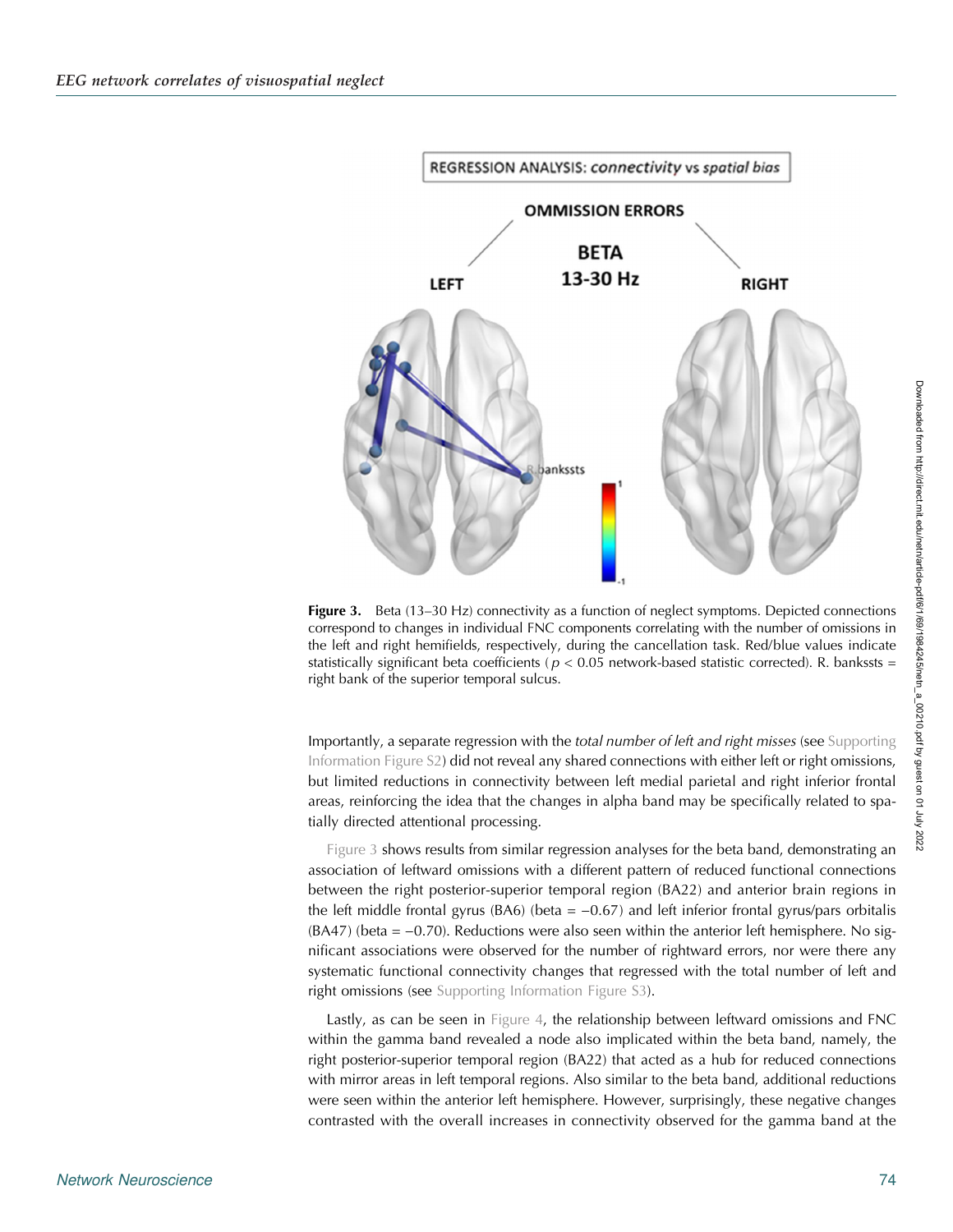<span id="page-6-0"></span>

**Figure 4.** Gamma (30–40 Hz) connectivity as a function of neglect symptoms. Depicted connections correspond to changes in individual FNC components correlating with the number of omissions in the left and right hemifields, respectively, during the cancellation task. Red/blue values indicate statistically significant beta coefficients ( $p < 0.05$  network-based statistic corrected). R. bankssts = right bank of the superior temporal sulcus.

group level (see [Figure 1](#page-3-0)). There was no correlation between connectivity patterns in gamma band and omissions in right space.

# Conjunction Analysis Between Group Functional Connectivity Abnormalities and Correlates of Visuospatial Errors

Finally, we asked whether the abnormal functional components seen as a direct marker of stroke at the group level are consistent with those that interindividually predict stronger leftward visuospatial deficits. In other words, is there evidence for a distinctive disruption of FNC components associated with clinical symptoms of hemineglect? This question was addressed by using a standard conjunction analysis, with the aim to identify the overlapping or "in common" components that were significant in the group-wise difference test and in the behavioral regression test. Accordingly, a correct test for a logical AND requires that all the comparisons in the conjunction are individually significant at  $p < 0.05$  ([Nichols et al., 2005](#page-18-0)). Hence we performed a conjunction of tests (i.e., global null hypothesis) to identify the overlap—if any between only the statistically significant ( $p < 0.05$  corrected) group-level FNC difference maps (i.e., [Figure 1\)](#page-3-0) and the counterpart visuospatial regression maps (i.e., [Figures 2](#page-4-0) and [3\)](#page-5-0), across the statistically significant alpha, beta, and gamma bands.

Interestingly, among all abnormal connections, we identified a single overlap with a network component that includes a node in the *right inferior temporal gyrus* (BA20, MNI coordinates  $X = 49$ ,  $Y = -31$ ,  $Z = -23$ ) within the alpha band. This network component was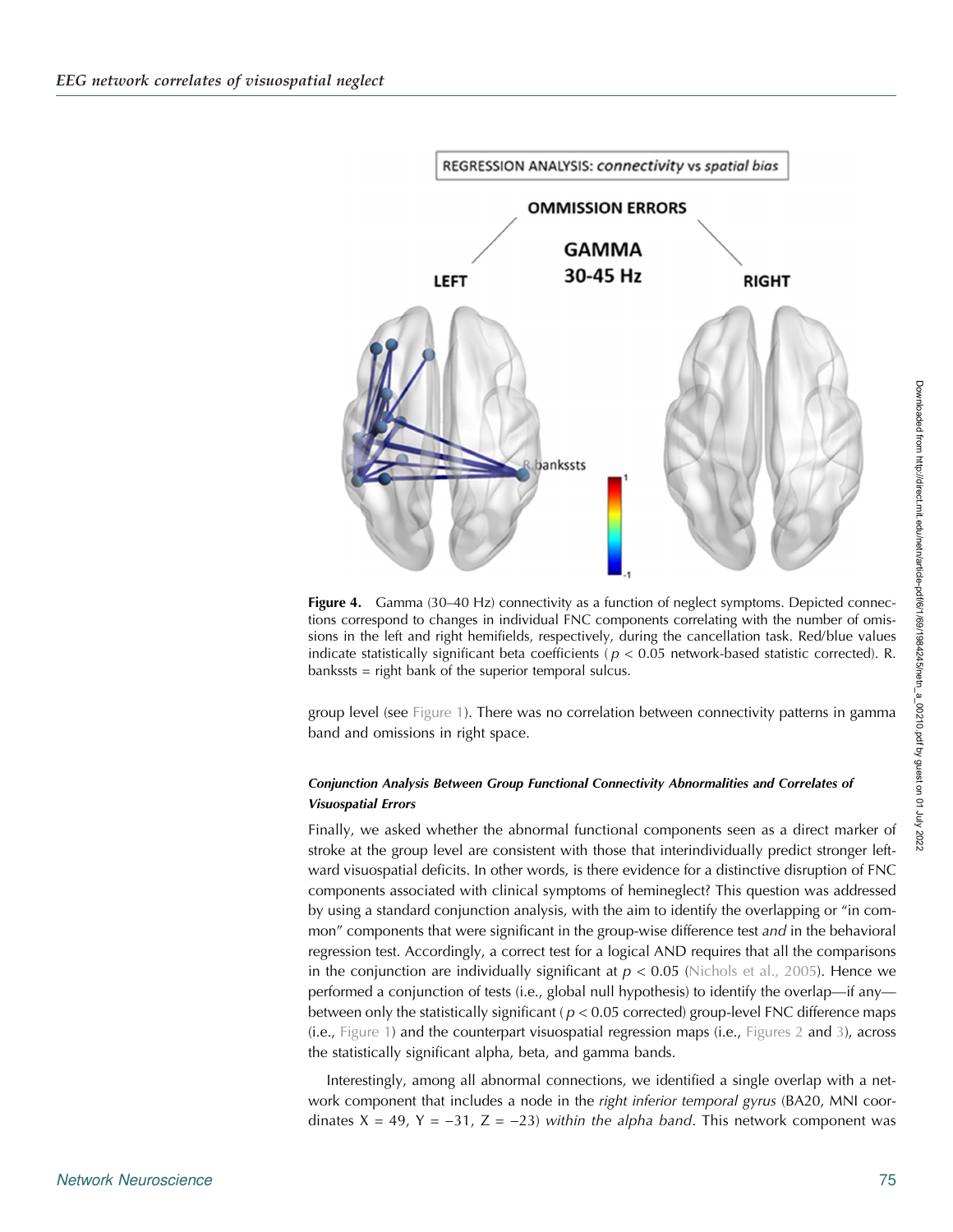interhemispherically disconnected with the left precuneus (BA3) and left pericalcarine region (BA17), identical to the connections illustrated in the left panel of [Figure 2](#page-4-0). This suggests that among connections globally disrupted by right hemispheric stroke, these may be the most reliable marker of left hemineglect symptoms.

#### Group Spectral Power in Patients Compared to Healthy Elderly Controls

Absolute power. In addition to interregional FNC measures, regional source spectral power (i.e., current source density) differences were estimated between stroke patients and controls using independent  $t$  tests across the five EEG bands (false discovery rate [FDR] corrected). Absolute power was consistently more elevated in the right (damaged) hemisphere of patients relative to controls for all EEG bands (delta, theta, beta, gamma) except for alpha, where no significant differences were detected ( $p < 0.05$  corrected). As seen in [Supporting Information](#page-15-0) [Figure S4,](#page-15-0) absolute delta power was stronger within posterior parietal areas ( $t = 3.1$ ,  $p < 0.05$ ) corrected), theta power within widespread regions with a maximum over supramarginal regions (t = 3.8,  $p < 0.05$  corrected), while beta was higher mostly over frontal (t = 2.7,  $p <$ 0.05 corrected), and gamma mostly over precentral motor regions ( $t = 3.8$ ,  $p < 0.05$  corrected). [Supporting Information Figure S6](#page-15-0) illustrates the absolute power spectral density of hemineglect and control groups at the sensor level (using a current source density montage at electrode P4, over the right parietal cortex). Interestingly, no significant associations were detected between absolute EEG power changes and visuospatial performance ( $p < 0.05$  corrected).

**Relative power.** We also tested for differences in relative (%) power, often used to normalize spectra under a constant value of broadband (1–40 Hz) power, and reflecting the degree of spectral slowing (i.e., greater relative power in lower frequencies) or spectral acceleration (i.e., greater relative power in higher frequencies). As evidenced by [Supporting Information](#page-15-0) [Figure S5,](#page-15-0) neglect was associated with relative spectral slowing of right posterior cortical regions, with relative delta power being more elevated in patients mainly within the inferior parietal/posterior temporal junction ( $t = 3.6$ ,  $p < 0.05$  corrected) while relative theta power was higher within the superior parietal cortex ( $t = 3.4$ ,  $p < 0.05$  corrected). Conversely, relative alpha power was maximally reduced within the inferior parietal/posterior temporal junction  $(t = -3.6, p < 0.05$  corrected), in conjunction with relative beta  $(t = -4.4, p < 0.05$  corrected) and relative gamma ( $t = -3.2$ ,  $p < 0.05$  FDR corrected) reductions within the superior parietal lobe. [Supporting Information Figure S7](#page-15-0) illustrates the relative power spectral density of hemineglect and control groups at the sensor level (using a current source density montage at electrode P4, over the right parietal cortex). No significant associations were detected between relative EEG power changes and visuospatial performance ( $p < 0.05$  corrected).

#### Relating Connectivity and Oscillatory Power Changes With Lesion Topology

Given that changes in functional connectivity (FC) and source power were topographically specific, a reasonable question to ask is whether connectivity differences could be explained firstly by changes in signal power? According to this hypothesis, reduced connectivity would indirectly reflect a degraded signal-to-noise ratio caused by a loss of source EEG power. The latter could result in particular from neuronal loss at the site of the stroke lesion. However, additional analyses allowed us to rule out this hypothesis, given the rather limited overlap between anatomical regions with maximal lesion extent and those with strongest disruptions of connectivity. As shown in [Supporting Information Figure S8,](#page-15-0) the location of largest lesion overlap occurred in fronto-insular cortex (which was common to no more than 10 patients), encompassing regions such as BA44, BA45, and BA6. This co-localized with 5 RH nodes/parcels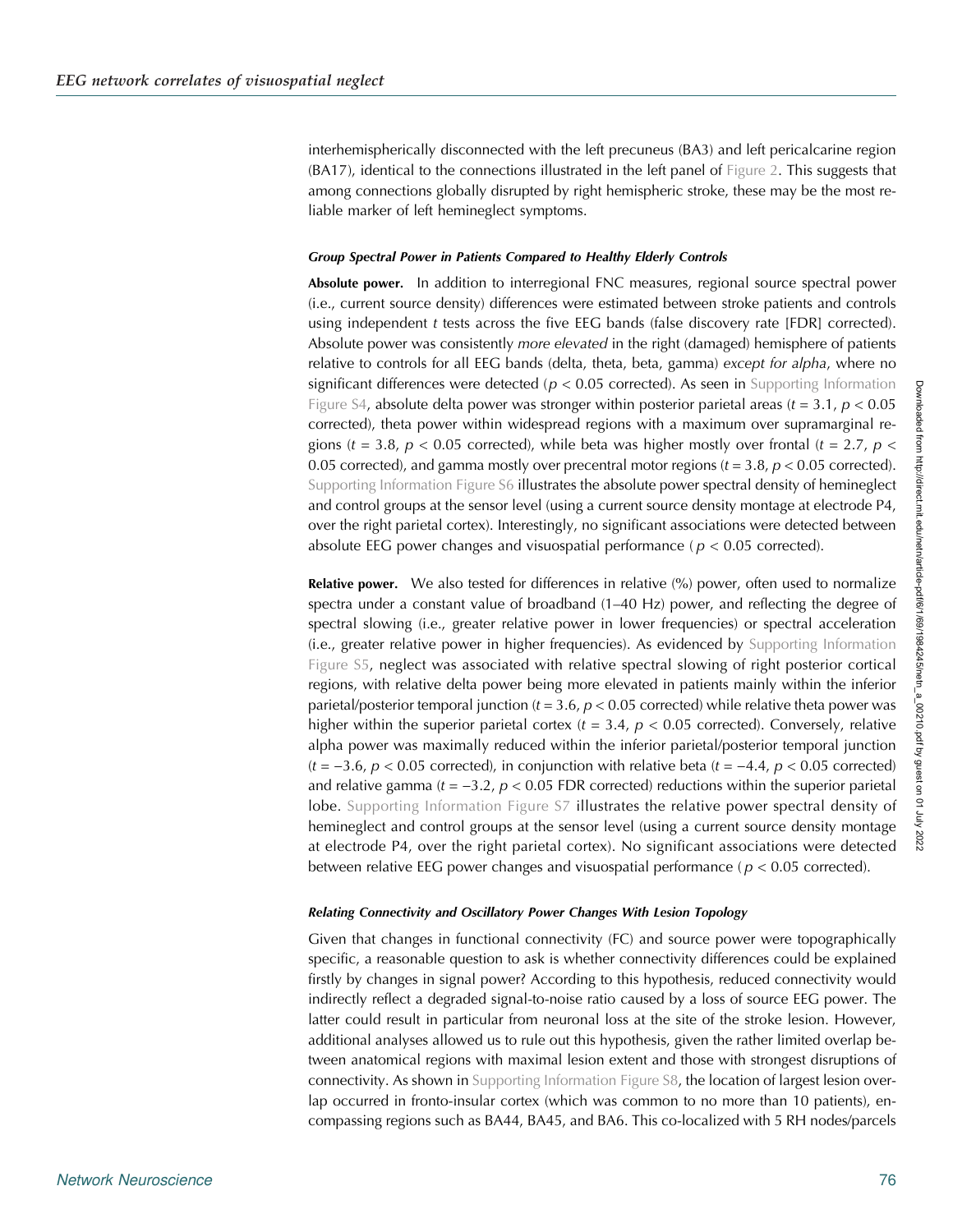of the Desikan–Killiani atlas used for FNC calculations: entorhinal, insula, temporal pole, su-perior temporal, and precentral regions (see [Supporting Information Figure S4](#page-15-0) for their exact locations in MNI space). Importantly, removal of these particular nodes (or their connections) from our analysis did not alter our principal findings, which highlight alpha/beta disconnec-tivity with more posterior temporo-parietal foci (see [Supporting Information Figure S4](#page-15-0) for anatomical verification).

On the other hand, although regions with significant relative power differences (indicative of relative frequency shifts in EEG power) did partly overlap with temporo-parietal nodes pre-senting abnormal FC power in alpha/beta bands (see [Supporting Information Figure S1\)](#page-15-0), this was clearly not the case for absolute source power (see [Supporting Information Figure S2\)](#page-15-0), which provides a more direct measure of electrical signal strength. Notably, each narrow-band EEG frequency range (from delta to gamma) exhibited a unique topographical fingerprint (e.g., see [Figure 2](#page-4-0)), arguing against a simple generative mechanism of reduced EEG signal-to-noise ratio due to neuronal loss that would presumably lead to a broadband attenuation of electrical activity across the full EEG frequency spectrum.

Instead, and given the partial FC overlap with nodal reductions in relative alpha/beta power, we suggest that this pair of EEG rhythms may act as carrier waves for attentional information ([Wróbel, 2000\)](#page-20-0) compared to other frequency channels (e.g., delta, theta, gamma), and that it is their relative degradation compared to other frequencies that may be an index of impaired network communication [\(Akam & Kullmann, 2012\)](#page-16-0).

# DISCUSSION

Overall, our EEG results converge with previous M/EEG studies reporting electrocortical abnor-malities in stroke patients with hemineglect [\(Colson, Demeurisse, Hublet, & Slachmuylder,](#page-16-0) [2001](#page-16-0); [Demeurisse, Hublet, & Paternot, 1998](#page-17-0); [Ros et al., 2017](#page-18-0); [Yordanova et al., 2016](#page-20-0)) and add novel neurophysiological evidence to support recent findings of neurometabolic (i.e., fMRI) alterations in functional brain networks associated with specific cognitive deficits after stroke ([Siegel et al., 2016](#page-19-0)). Remarkably, we found widespread changes of FNC extending far beyond focal areas of structural brain lesions in RH, including connections with the opposite/intact left hemisphere (LH), with very distinctive patterns across different frequency bands. Moreover, a conjunction analysis that sought to overlap (a) group-level FC differences between patients and controls, together with (b) connections predicting the magnitude of leftward visuospatial inattention in a regression analysis, revealed a circumscribed reduction of interhemispheric FC between the posterior right temporal lobe and left precuneal/pericalcarine regions. This is consistent with and supportive of anatomical lesion studies that have long implicated right posterior temporal and inferior parietal areas as a critical site associated with visuospatial attention deficits [\(Chelazzi, Duncan, Miller, & Desimone, 1998;](#page-16-0) [Heilman & Van Den](#page-17-0) [Abell, 1980;](#page-17-0) [Hillis et al., 2005](#page-17-0); [Karnath, Ferber, & Himmelbach, 2001;](#page-18-0) [Mort et al., 2003](#page-18-0); [Ptak &](#page-18-0) [Valenza, 2005;](#page-18-0) [Vallar & Perani, 1986\)](#page-19-0), and with the notion of an impaired interhemispheric balance in the pathological spatial biases associated with left hemineglect ([Corbetta &](#page-16-0) [Shulman, 2011](#page-16-0); [Kinsbourne, 1977](#page-18-0); [Mesulam, 1981\)](#page-18-0). Importantly, the posterior temporal cortex has previously been associated with mechanisms of visuospatial awareness in both human and animal studies and found to be among the most frequent sites of brain damage in hemineglect ([Karnath, Ferber, & Himmelbach, 2001\)](#page-18-0). Finally, a separate regression with the total number of (left and right) errors did not reveal any overlap with connections specifically regressing with either left or right omissions, reinforcing the idea that the changes in alpha-band connectivity may be specifically related to spatially directed attentional processing.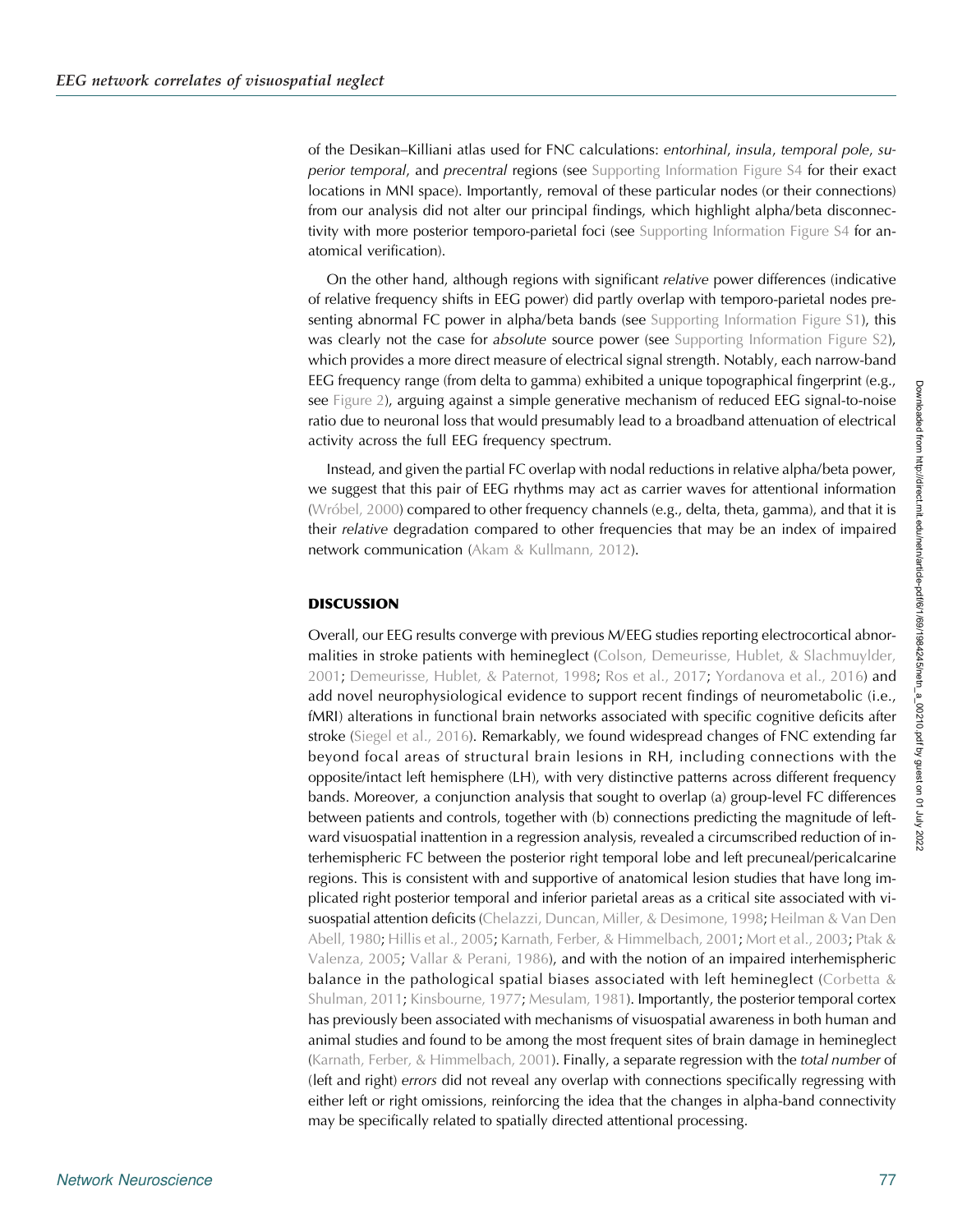Taken together, our results therefore reinforce the theory that network disturbances characterized by a weakened functional communication between key cortical regions is a fundamental mechanism underlying spatial neglect ([Doricchi, Thiebaut de Schotten, Tomaiuolo, &](#page-17-0) [Bartolomeo, 2008](#page-17-0); [Driver & Vuilleumier, 2001](#page-17-0); [P. Vuilleumier et al., 2001](#page-19-0), [2008\)](#page-19-0), including both interhemispheric and intrahemispheric disconnectivity.

#### The Multiplex FNC Signature of Hemineglect

Compared to age-matched healthy subjects, our source space analyses of amplitude envelope correlations indicated that patients with RH stroke displayed a multiplex reorganization of neural connectivity that spans the full frequency range captured by EEG, involving delta, theta, alpha, beta, and gamma rhythms, and that covers both hemispheres in a frequency-specific manner. Specifically, delta FC was mainly elevated within posterior RH regions, while it was reduced between the posterior RH and anterior LH. These changes are consistent with nonspecific effects of brain lesions on focal delta activity ([van Dellen et al., 2013](#page-19-0)) and they did not correlate with neglect symptoms. On the other hand, theta connectivity mainly exhibited a bilateral reduction of long-range intrahemispheric connections, partially consistent with recent work reporting reductions in fronto-parietal theta and beta coherence in other EEG studies of stroke patients with hemineglect [\(Fellrath et al., 2016;](#page-17-0) [Yordanova et al., 2017\)](#page-20-0). However, we found that the theta connectivity difference did not correlate directly with neglect severity, suggesting that previously reported changes in this band may reflect task-specific abnormalities during goal directed attention or nonspecific effects of stroke on executive aspects of attention unrelated to spatial neglect (see [Fellrath et al., 2016\)](#page-17-0).

In contrast, we found that alpha and beta rhythms both demonstrated important reductions in intra- and interhemispheric connectivity of posterior temporal and parietal cortices, that is, regions traditionally found to be implicated in hemineglect [\(Thimm, Fink, & Sturm, 2008](#page-19-0); [Umarova et al. 2011;](#page-19-0) [Verdon et al., 2010\)](#page-19-0). Furthermore, a subset of these connections was significantly associated with neglect symptoms, in particular those linking right temporo-parietal areas with left posterior parietal regions in the alpha band and with left prefrontal regions in the beta band (see [Figures 2](#page-4-0) and [3\)](#page-5-0). Remarkably, changes in alpha-band connections significantly correlated with the severity of visuospatial biases and implicated symmetrical regions over the extrastriate visual cortex (pericalcarine and lingual), where hypoconnectivity with the LH predicted more left visual field omissions, while the converse (hypoconnectivity with the right hemisphere) was observed for right visual field omissions. This topographically specific disconnection pattern is compatible with the role of alpha rhythms in contralateral visuospatial attention ([Ikkai, Dandekar, & Curtis, 2016](#page-17-0); [Lobier, Palva, & Palva, 2017;](#page-18-0) [Marshall, Bergmann, &](#page-18-0) [Jensen, 2015a;](#page-18-0) [Okazaki et al., 2015](#page-18-0); [van Schouwenburg, Zanto, & Gazzaley, 2017](#page-19-0)), as well as previous studies on hemineglect utilizing functional [\(Ramsey et al., 2016;](#page-18-0) [Sasaki et al., 2013](#page-19-0)) and structural [\(Karnath, Rennig, Johannsen, & Rorden, 2011](#page-18-0); [Vaessen et al., 2016\)](#page-19-0) neuroimaging to delineate the functional neuroanatomy of visuospatial deficits. In particular, it is thought that lateralized modulation of alpha activity across hemispheres might gate sensory information flow from early visual areas to the ventral temporo-occipital stream, under top-down influences from the dorsal attention network ([Geng & Mangun, 2009;](#page-17-0) [Liu et al., 2014](#page-18-0); [van Diepen, Miller,](#page-19-0) Mazaheri,  $\&$  Geng, 2016). Moreover, it is interesting to note that while the alpha band was implicated in the disconnectivity pattern of the posterior right temporal lobe with sensory visual areas, the beta band was distinctively involved in disconnectivity with left prefrontal areas, which presumably subserve more executive processes of attention [\(Antzoulatos & Miller, 2016\)](#page-16-0).

Importantly, a selective depression of interhemispheric connectivity has in itself been shown to be a pathological hallmark of hemineglect in both fMRI and EEG studies ([Ramsey](#page-18-0)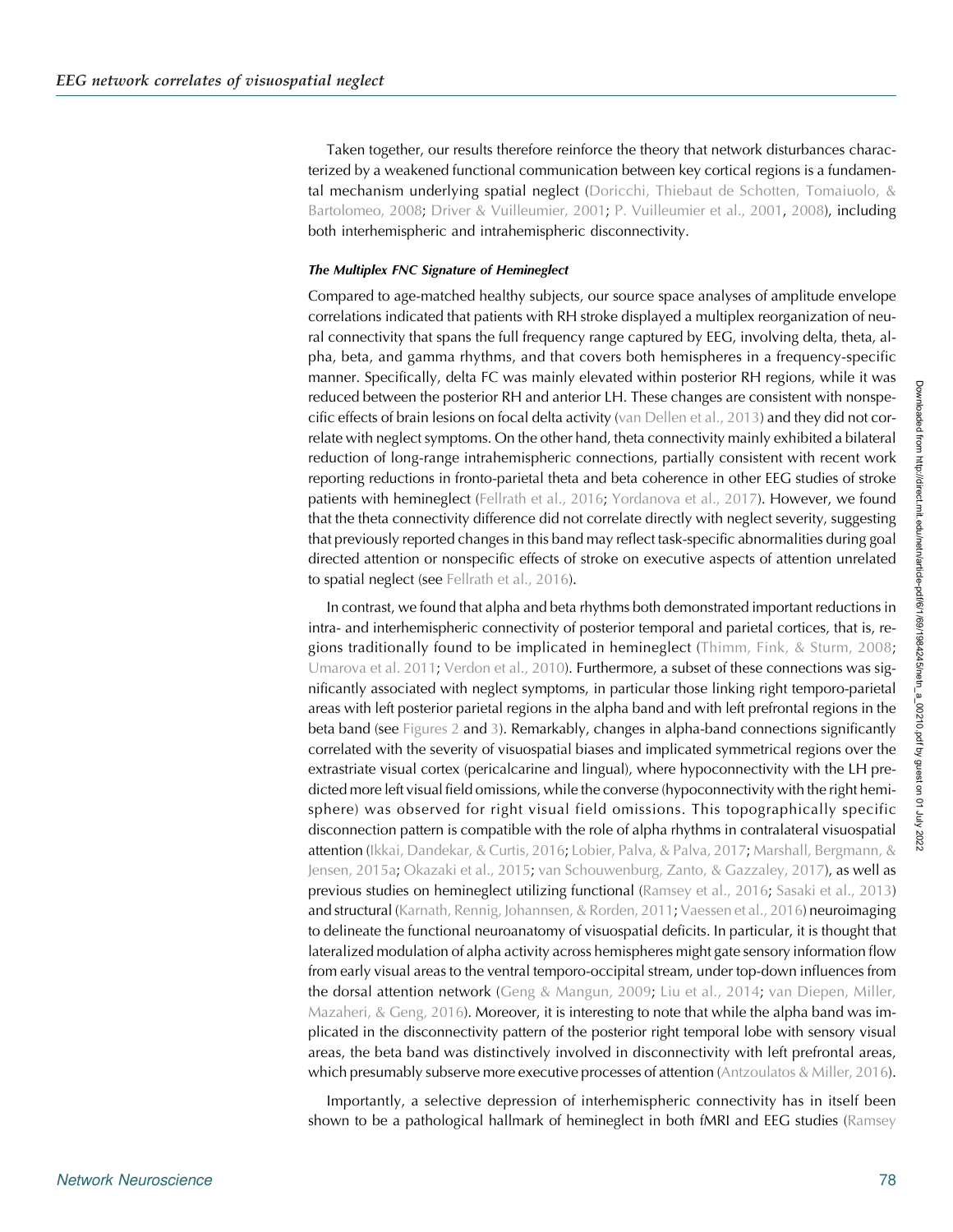[et al., 2016;](#page-18-0) [Sasaki et al., 2013\)](#page-19-0), including for the alpha ([Sasaki et al., 2013\)](#page-19-0) and beta bands ([Guggisberg et al., 2014\)](#page-17-0). Furthermore, increased alpha and/or beta FC has been reported to be a predictive marker of clinical status after stroke or traumatic brain injury in patients with motor ([Dubovik et al., 2012](#page-17-0); [Guggisberg et al., 2014;](#page-17-0) [Kawano et al., 2017](#page-18-0)) as well as language ([Castellanos et al., 2010;](#page-16-0) [Guggisberg et al., 2014](#page-17-0); [Nicolo et al., 2015\)](#page-18-0) impairments.

Finally, we also found connectivity changes in the gamma range, including increases within right frontal areas at the whole group level, as well as decreases between right temporo-parietal and LH regions that correlated with neglect symptoms and partly overlapped with beta changes. These divergent effects make it difficult to associate them with a clear functional role in spatial deficits after stroke. Moreover, gamma-range neuronal activity is usually associated with local interactions between nearby cortical populations rather than with long-distance interac-tions at network level [\(Vinck, Womelsdorf, Buffalo, Desimone, & Fries, 2013\)](#page-19-0). Given theoretical proposals linking gamma activity to conscious perceptual processes ([Melloni et al., 2007\)](#page-18-0), one tentative hypothesis might be that a reduction of synchronous activity in gamma band between right posterior brain areas and left fronto-temporal networks would reflect the loss of access of spatial representations held in the right hemisphere ([Karnath et al., 2001\)](#page-18-0) to LH processes mediating conscious awareness and verbal report, in line with work in split-brain patients demonstrating an intimate link between conscious behavior and language abilities of the LH [\(Volz & Gazzaniga, 2017\)](#page-19-0). Furthermore, through phase–amplitude coupling, gammaband activity has recently been demonstrated to be modulated by both alpha and theta rhythms (observed to be disrupted above) in the service of spatial attention [\(Fiebelkorn et al., 2018](#page-17-0); [Jensen, Gips, Bergmann, & Bonnefond, 2014](#page-18-0)). Hence, it is possible that hemineglect constitutes a clinical syndrome resulting from a concerted disruption of a family of nested rhythms (Bonnefond, Kastner,  $&$  Jensen, 2017), rather than a single one. Within this theoretical framework, communication between two regions can be established by phase synchronization of oscillations at lower frequencies (i.e., theta, alpha, beta, <25 Hz), which serve as temporal reference frame for information carried by high-frequency activity (i.e., gamma, >40 Hz) ([Szczepanski et al., 2014](#page-19-0)). However, this interpretation still remains speculative and the role of phase–amplitude coupling in neglect, if any, remains unsettled and undoubtedly needs further investigation to be clarified. Finally, given the lack of significant overlap between rightward omissions (which are specific markers of hemineglect) and group-level connectivity differences in the beta and gamma bands, it is equally possible that such reorganization may be the result of naturalistic recovery of cortical function that has occurred since the time of the stroke.

#### **Limitations**

The first important limitation of our study is that it was not preregistered and that it lacked a patient control group with stroke but without presentation of hemineglect symptoms. This would have had the benefit of additionally controlling for a general and deleterious effect of stroke *itself* on brain activity. We acknowledge this as an important shortcoming in the strict context of our primary analysis of group-wise differences. However, beyond this comparison in the first step of our analysis, the current study was able to leverage hemineglect-specific behavior with the second, most important step of analysis (i.e., regression), as well as with its functional intersection with the group-wise stroke-related difference (i.e., conjunction). This double-step approach allowed us to exploit the full sample of patients and circumvent difficulties associated with a dichotomous diagnosis of neglect ([Checketts et al., 2020\)](#page-16-0). Hence, despite the lack of separate patient subgroups, we are confident that the network component(s) that ultimately survived this sequential statistical selection are not only robust but also clinically relevant. However, in light of the limited number of participants in our study,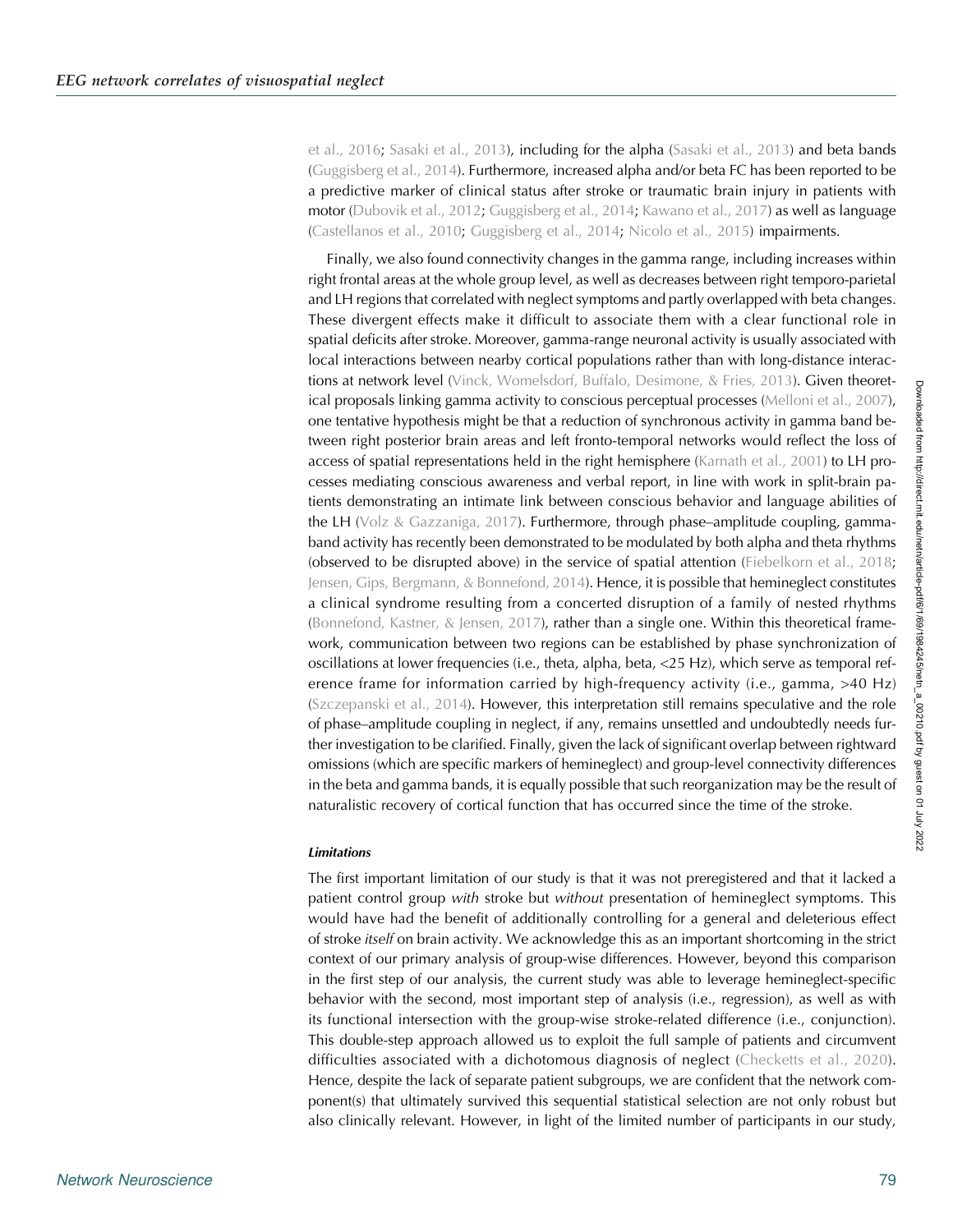this does not exclude a potential region-of-interest bias due to the pooling of different anatomical lesion locations within this sample of stroke patients.

Secondly, as already noted above, the connectivity values may have been contaminated by degraded signal-to-noise ratio and global losses in source EEG power due to neuronal tissue damage. However, as shown by our supplementary analyses, we consider this interpretation unlikely for several reasons, most notably because connectivity changes included both decreases and increases, they did not correspond to the local peaks of absolute source power that constitutes a more direct measure of electrical signal strength, and distinct patterns were observed for each EEG frequency sub-band. Taken together, this argues against a single, global mechanism of reduced EEG signal-to-noise ratio due to neuronal loss. Instead, and given the partial FC overlap with nodal reductions in relative alpha/beta power, we suggest that this pair of EEG rhythms may act as major carrier waves for attentional information [\(Wróbel, 2000\)](#page-20-0), distinct from other frequency channels (e.g., delta, theta, gamma), and hence it is their relative degradation compared to other frequencies that may constitute a functional index of impaired network communication [\(Akam & Kullmann, 2012\)](#page-16-0).

Other potential limitations are reflective of the imaging modality we used, that is, EEG. Although EEG provides a direct measure of neural activity, it is most sensitive to sources within the cortical mantle. Hence, our analyses were restricted to cortical network dynamics and did not allow for reliable assessment of subcortical structures that may play an important role in the control of attention [\(Gitelman et al., 1999;](#page-17-0) [P. Vuilleumier, 2013\)](#page-19-0). Another weakness involves the relatively low number of EEG channels that constitute the 10–20 montage, raising potential concerns of excessive source localization error and/or spread, which would lead to spurious activity mixing between cortical ROIs. Here, given the clinical nature of our study, we found that the 10– 20 montage met an important trade-off between EEG setup time and patient fatigue during daily rehabilitation sessions. Secondly, our methodology allows for replication and application in standard clinical settings where high-density EEG is not routinely available. In this context, a number of studies have shown that low-density montages may be used to reconstruct a considerably greater number of dipolar sources than there are sensors (i.e., electrodes) (for a review see [Grech et al., 2008](#page-17-0)). In particular, a source localization simulation study with low-resolution electromagnetic tomography analysis (sLORETA) using 1,000 cortical sources (i.e., patches) of  $\approx$ 1 cm<sup>2</sup> ([Song et al., 2015](#page-19-0)) and an electrode montage based on the 10–20 system indicated a mean localization accuracy of  $\sim 0.5$  cm and source spread of  $\sim 0.7$  cm, which remains within the lowest inter-ROI distances of the Desikan–Killiany atlas (~1.5 cm) used in the present study. Importantly, as the Desikan–Killiany atlas contains ROIs of variable patch sizes, empirical work has not revealed a systematic bias between patch size and sLORETA reconstruction accuracy ([Cosandier-Rimélé, Ramantani, Zentner, Schulze-Bonhage, & Dümpelmann, 2017\)](#page-16-0). Lastly, in line with published work leveraging a similar low-density EEG montage in clinical conditions ([Tokariev et al., 2018](#page-19-0)), our analysis pipeline included EEG signal orthogonalization prior to FC estimation, which has been shown to minimize any instantaneous (i.e., at zero-phase lag) activity that is spuriously shared between ROIs and that may have arisen from (low-resolution) source blurring ([Brookes et al., 2011\)](#page-16-0). Nevertheless, as source localization errors cannot entirely be excluded, caution must be exercised regarding the precise anatomical locations of cortical network nodes, given the use of a generic head template and low-density montage in this study.

#### **Conclusion**

In a nutshell, our results show that the hemineglect syndrome following RH stroke is associated with a widely distributed but anatomically specific disruption of cortical network connectivity that involves temporo-occipital regions of the right hemisphere and their functional

Low-resolution electromagnetic tomography analysis (sLORETA): A method of mathematically analyzing multiple EEG signals from across the scalp to determine their anatomical source within the brain.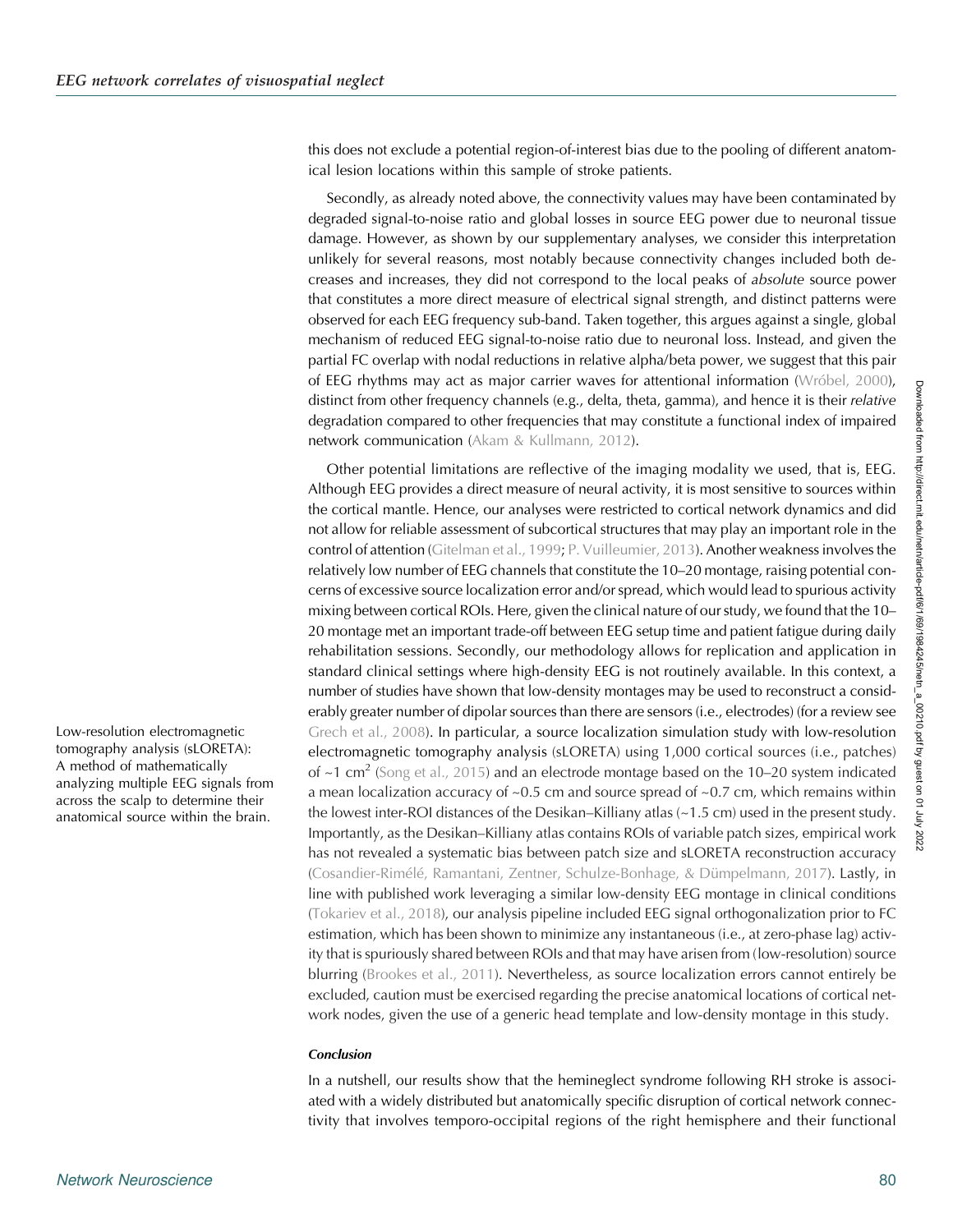interactions both within and between the two hemispheres. In particular, losses in the connectivity of the posterior RH with left parieto-occipital cortex in alpha channels and with left prefrontal cortex in beta channels appear to be critically involved in impaired control of visuospatial attention toward the contralesional/left hemispace. Better mapping and understanding of these neurophysiological markers of hemineglect is an important step toward designing novel tools to assess poststroke deficits in patients and more effective rehabilitation approaches. For example, by directly training alpha oscillations by using neurofeedback ([Mottaz et al., 2018;](#page-18-0) [Ros et al., 2017\)](#page-18-0) or transcranial alternating stimulation (also known as tACS) [\(van Schouwenburg, Sörensen, de Klerk, Reteig, & Slagter, 2018\)](#page-19-0).

#### MATERIALS AND METHODS

### Study Participants

Stroke patients participated after giving their written informed consent. The study was approved by Geneva State Ethics Committee and accorded with the Helsinki Declaration. Patients were admitted after a first RH stroke and consecutively recruited from a primary clinical center. We excluded patients with bilateral lesions, previous neurological or psychiatric disorders, impairment in primary visual perception (except partial visual field defect), psychiatric disorders, severe motor difficulties in the right upper limb, pusher syndrome (i.e., contralateral trunk deviation with active resistance to any attempt of external correction), or current psychotropic treatment. In total, we recruited 15 right-hemisphere-lesioned patients (mean age:  $59.4$ ;  $SD: 11.3$ ; 2 women, 13 men) who fulfilled these criteria and were prospectively admitted to two primary clinical centers at the Clinique de Réadaptation of SUVA in Sion (<https://www.crr-suva.ch>) and the Foundation Valais de Coeur of Sion and Sierre ([https://](https://www.valaisdecoeur.ch) [www.valaisdecoeur.ch\)](https://www.valaisdecoeur.ch).

Spatial neglect was assessed using a standard clinical battery similar to other research in our group [\(Saj, Cojan, Vocat, Luauté, & Vuilleumier, 2013](#page-19-0); [Vaessen, Saj, Lovblad, Gschwind, &](#page-19-0) [Vuilleumier, 2016\)](#page-19-0). Details on clinical tests are provided below. Time since stroke onset was 7.5 months on average  $(SD 5.3$  months). Hemianopia or quadranopia was present in 4 out of 15 patients (26%).

All patients underwent structural MRI scans to delineate the location and extent of brain damage. Individual stroke lesions were manually delineated and the group average lesion map was created using the MRICron toolbox (<https://people.cas.sc.edu/rorden/mricron>). The maximal lesion overlap affected posterior parts of the lateral prefrontal cortex, the anterior and middle temporal lobe, as we all as the deep paraventricular white matter in the right hemi-sphere (see [Supporting Information Figure S1\)](#page-15-0).

As we sought to explore electrophysiological differences between stroke patients and the healthy population, we also collected data from a control group of 27 matched healthy adults (mean age: 56; SD: 7; males: 23, females: 4), randomly sampled from the Human Brain Institute (HBI) normative database [\(https://www.hbimed.com/](https://www.hbimed.com/)) ([Grin-Yatsenko, Baas,](#page-17-0) [Ponomarev, & Kropotov, 2009\)](#page-17-0). Importantly, the healthy subject in the HBI data were collected using the same EEG amplifier (Mitsar-201) and EEG montage (10–20 international montage) as the recordings in stroke patients.

#### Clinical Battery for Visuospatial Neglect

A series of standard paper-and-pencil tasks were presented to each patient at their first visit, in order to determine the presence and severity of baseline visuospatial biases in attention. Neglect severity was measured with the Schenkenberg line bisection task ([Schenkenberg,](#page-19-0)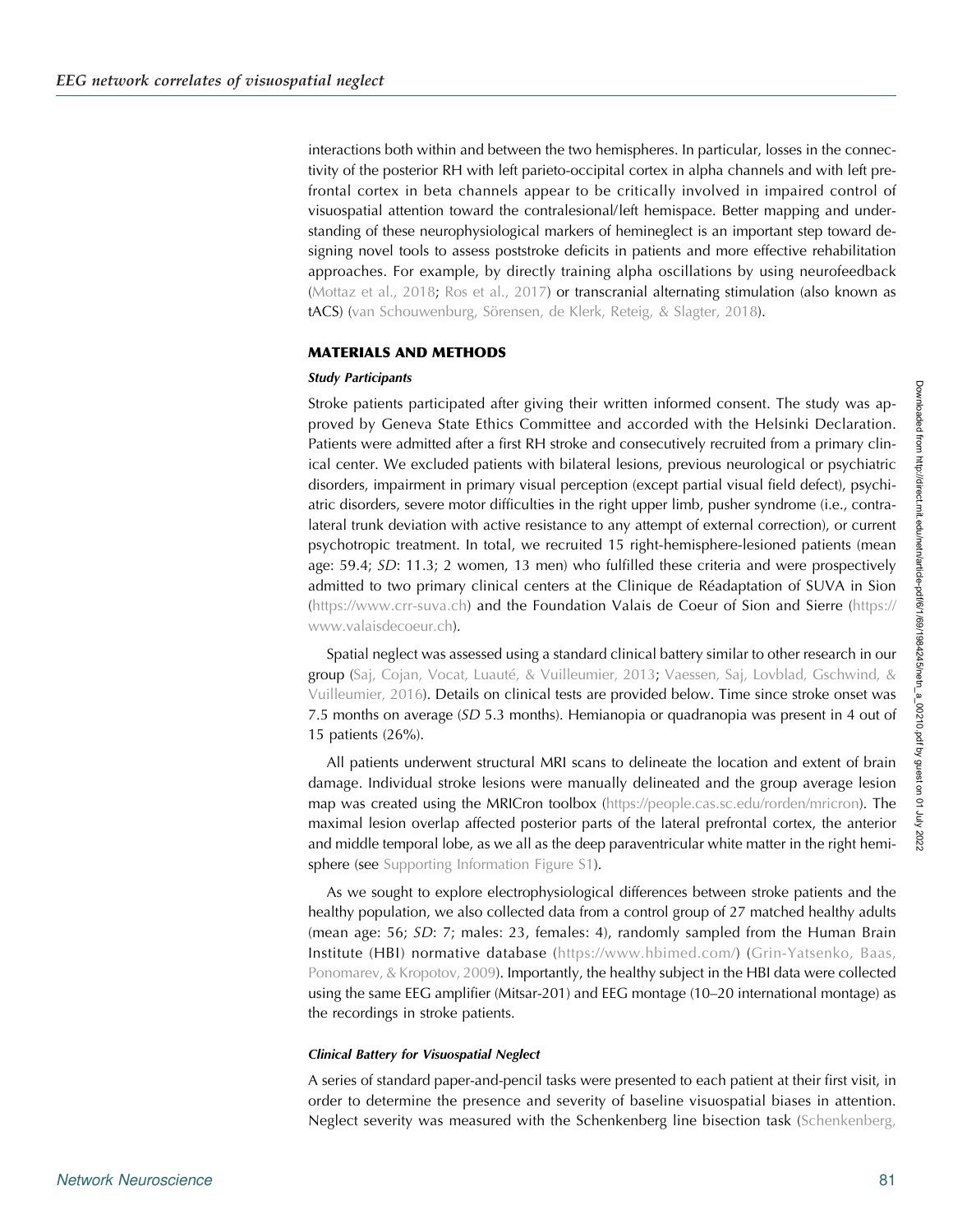[Bradford, & Ajax, 1980a\)](#page-19-0) (18 horizontal lines, 10–20 cm) and a variant of the bell cancellation test ([Gauthier, Dehaut, & Joanette, 1989](#page-17-0)) (35 animal targets among distractor objects) ([Gassama, Deplancke, Saj, Honoré, & Rousseaux, 2011](#page-17-0)). In the latter animal cancellation test, the search sheet was divided into seven virtual columns, each containing five targets. In total, there were 15 targets in the left side, 15 in the right side, and 5 in the central column. Clinical neglect was defined as abnormal performance in the line bisection test (cutoff: rightward deviation  $> 11\%$ ) ([Schenkenberg, Bradford, & Ajax, 1980b\)](#page-19-0) and target cancellation test (cutoff: left-right omissions  $\geq 4$  out of 15 omissions) [\(Gauthier et al., 1989\)](#page-17-0). However, some patients showed deficits in one of these tests only, and all those selected for our sample ( $n = 15$ ) demonstrated some signs of hemineglect according to at least one of these tests (86% of patients had cancellation deficits, 79% had line bisection deficits), as commonly observed after RH damage ([Halligan et al., 1991](#page-17-0); [Verdon et al., 2010](#page-19-0)). However, neglect severity varied substantially between patients (leftward omission error range: 13%–100%; mean: 77%; SD: 29%). A group summary of the clinical and behavioral characteristics of the patients is reported in [Supporting Information Table S1](#page-15-0).

#### EEG Recording and Processing

A multichannel EEG cap was used to measure whole-scalp activity in each baseline recording. This consisted of resting-state measurement of 3 min under eyes open conditions, during which participants gazed at an empty black computer screen with their head comfortably positioned against at headrest. All EEG recordings were performed in standardized conditions during the patient's clinical rehabilitation visits. Using a similar clinical EEG setup as in preceding work ([Tokariev et al., 2018\)](#page-19-0), scalp voltages were recorded with a 19 Ag/AgCl electrode cap (Electro-cap International, Inc., <https://www.electro-cap.com>) according to the 10–20 international system. The ground electrode was placed on the scalp, at a site equidistant between Fpz and Fz. Electrical signals were amplified with the Mitsar 21-channel EEG system (Mitsar-201, CE0537, Mitsar, Ltd. [https://www.mitsar-medical.com\)](https://www.mitsar-medical.com), and all electrode impedances were kept under 5 kΩ. For online recording, electrodes were referenced to linked earlobes, and then the common average reference was calculated off-line before further analysis. EEG data was recorded at 250 Hz and then filtered with a 0.5–40 Hz band-pass filter off-line.

All EEG data were imported into the MATLAB toolbox EEGLAB v12 ([https://sccn.ucsd.edu](https://sccn.ucsd.edu/eeglab/) [/eeglab/](https://sccn.ucsd.edu/eeglab/)) for off-line processing. We used Infomax ICA decomposition to remove usual eye movement such as saccades or blinking [\(Jung et al., 2000](#page-18-0)). Recordings were further cleaned with an automated z-score-based method, using the FASTER plugin (Nolan, Whelan,  $\&$  Reilly, [2010\)](#page-18-0), rejecting 1-s epochs that deviated from the mean by more than 1.5 standard deviations, in light of frequent occurrences of involuntary head movements in the stroke patients. This strict selection procedure avoided an inflation of spurious increases in connectivity while preserving a large dataset in each individual. Finally, EEG discontinuities were minimized by utilizing Hann windowing (MATLAB hann() window function) on all clean epochs before concatenating them into continuous EEG.

#### Source Space Measures of EEG Activity

Artifact-free EEG data were processed in MATLAB with the Brainstorm Toolbox ([https://](https://neuroimage.usc.edu/brainstorm/) [neuroimage.usc.edu/brainstorm/\)](https://neuroimage.usc.edu/brainstorm/). In line with previous approaches using a similar EEG setup in clinical populations ([Tokariev et al., 2018\)](#page-19-0), we first computed a head model of the cortex surface for each EEG recording using the (symmetric) boundary element method from OpenMEEG [\(Gramfort, Papadopoulo, Olivi, & Clerc, 2010](#page-17-0)) and then estimated unconstrained cortical sources by using the minimum-norm sLORETA algorithm implemented in Brainstorm.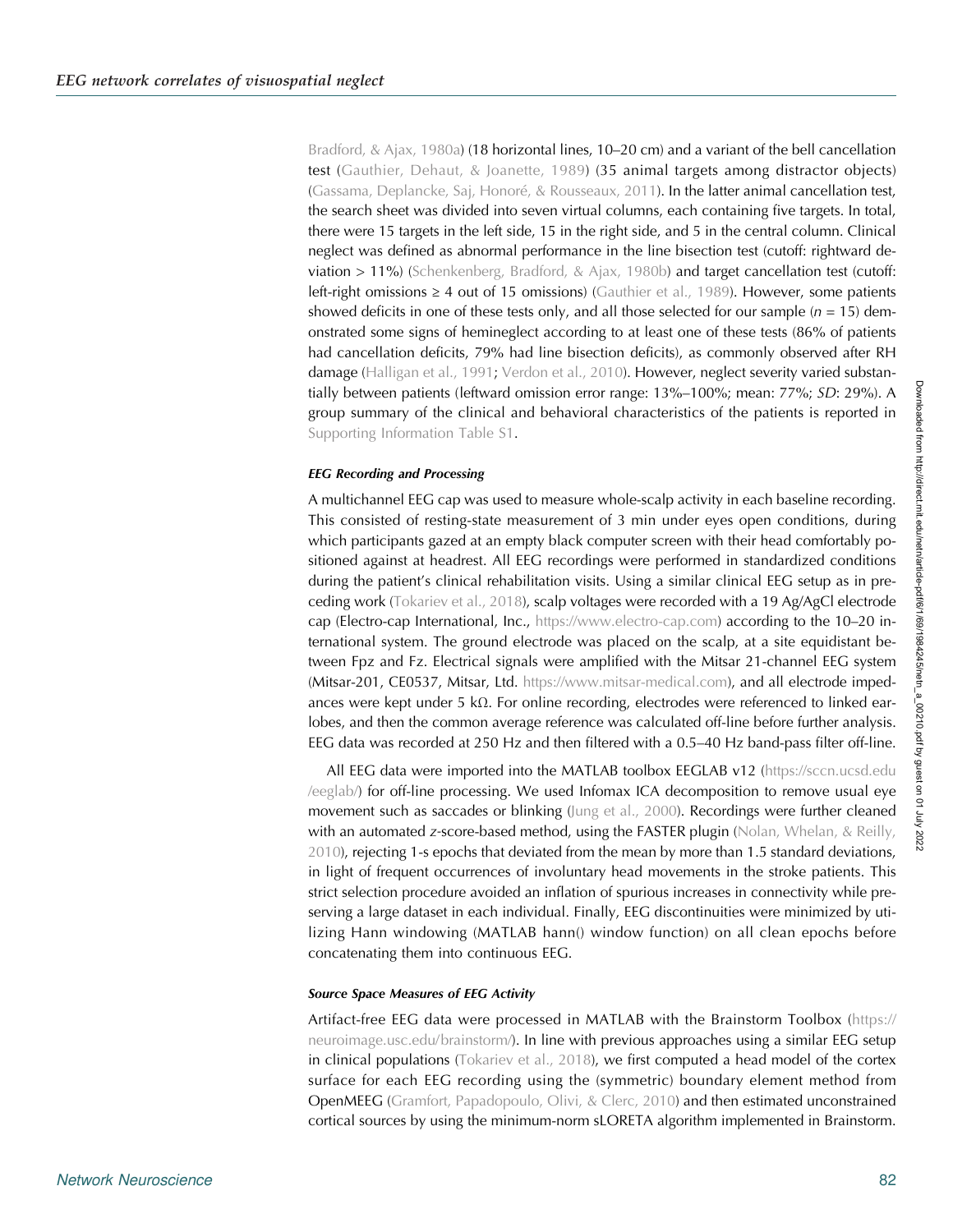To normalize sources across participants, we projected (warped) the sources from each participant onto the MNI/Colin27 template brain surface [\(Holmes et al., 1998](#page-17-0)). The 15,000 voxel source space was then divided into 68 cortical ROIs according to the Desikan–Killiany neuroanatomical atlas ([Desikan et al., 2006](#page-17-0)). Temporal source activities across all the voxels in each ROI were then averaged and band-pass filtered in the following six frequency bands: delta 1–4 Hz, theta 4–8 Hz, alpha 8–12 Hz, beta 13–30 Hz, and gamma 30–45 Hz. For every subject, each frequency band was quantified in Brainstorm to examine differences in spectral power and FC between the patient and control groups.

#### Spectral Power

Band-limited EEG power was estimated with a standard fast Fourier transform approach using Welch's method (MATLAB pwelch() function) and a Hanning windowing function (4-s epoch, 50% overlap). Relative spectral power (i.e., % power) was calculated as the ratio of the mean power in a specific EEG band and the broadband power (1–45 Hz). Multiple comparison correction was performed using the FDR option in the Brainstorm Toolbox.

#### Functional Connectivity

A single time course was constructed for each ROI, which was then defined as a node in a network graph. Connectivity between nodes was subsequently estimated using the amplitude envelope correlation, yielding a  $68 \times 68$  node adjacency matrix. The first step in estimating the amplitude envelope correlation is to compensate for spatial leakage confounds by using a bi-directional orthogonalization procedure [\(Hipp, Hawellek, Corbetta, Siegel, & Engel, 2012\)](#page-17-0) to remove all shared signal at zero lag between filtered EEG signals. After this, we computed the instantaneous amplitude (i.e., envelope) across time for each frequency band by using the absolute value of the Hilbert transform. Finally, the linear correlation between the amplitude time series of each node pair was calculated using the Pearson correlation coefficient [\(Brookes](#page-16-0) [et al., 2011](#page-16-0)). For visualization of group differences (i.e., [Figure 1\)](#page-3-0), we reported the absolute difference in Pearson correlation (r) which may be regarded as a standardized measure of ef-fect size [\(Nakagawa & Cuthill, 2007\)](#page-18-0).

#### Statistical Analyses

Source space (voxel-wise) statistical comparisons of band-limited spectral power were performed using the Brainstorm Toolbox via independent two-tailed t tests with a  $p < 0.05$  thresh-old. Separately, we used the GraphVar Toolbox [\(Kruschwitz, List, Waller, Rubinov, & Walter,](#page-18-0) [2015\)](#page-18-0) for statistical comparisons of network connectivity using intergroup t tests with a  $p \lt$ 0.05 threshold. Individual neglect severity was measured by performance on the cancellation test and subsequently used in a between-subject regression analysis (with a  $p < 0.05$ ) threshold).

Our statistical analyses followed a stepwise approach. First, we performed a direct comparison of whole-brain connectivity changes in stroke patients versus healthy controls, regardless of neglect severity. This allowed us to optimize our statistical power by considering the whole sample data and avoid a dichotomous categorization of neglect presence versus absence based on arbitrary criteria, given that neglect diagnosis may vary according to the test used ([Checketts et al., 2020;](#page-16-0) [Verdon et al., 2010\)](#page-19-0) and that many of our patients showed some neglect deficits in one task but not in others. Next, we performed a regression analysis to identify those connections whose strength varied as a function of the severity of neglect deficits. The specificity of this relationship was further ensured by a final conjunction test ([Nichols, Brett,](#page-18-0)

Amplitude envelope correlation (AEC): The correlation coefficient between the instantaneous amplitude fluctuations of two brain regions.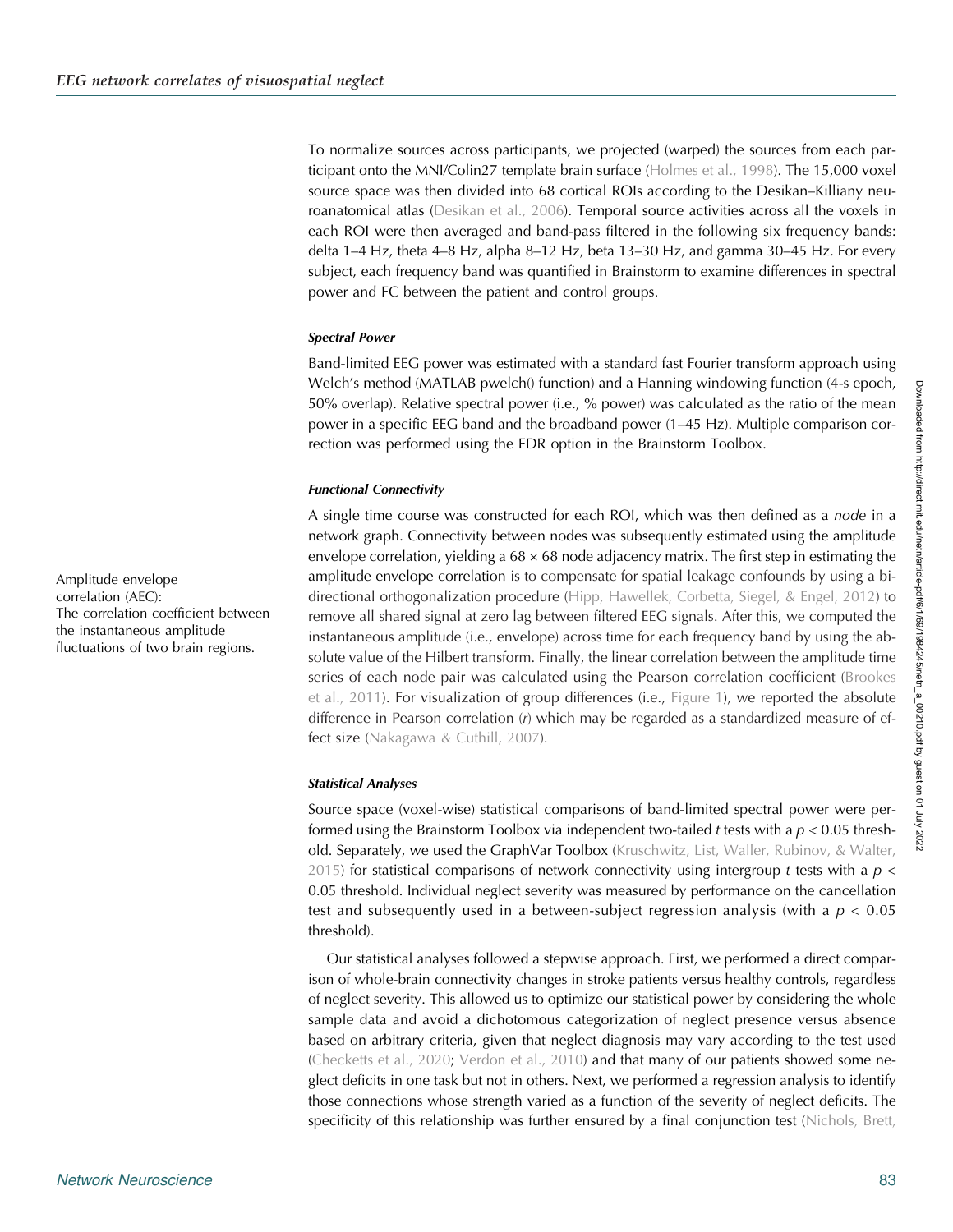<span id="page-15-0"></span>[Andersson, Wager, & Poline, 2005\)](#page-18-0) to isolate neglect-related changes among the strokerelated anomalies in connectivity patterns. Impaired visuospatial attention was quantified by the absolute number of omitted targets (i.e., errors) within the left and right hemifields during the cancellation test in each individual patient. Please note we preferred the absolute rather than the relative number of omissions (e.g., difference between left and right) as the latter did not reliably reflect the stroke severity and extent of network damage in EEG. This is because stroke-related lateralized damage in brain network should induce a proportional degree of lateralized behavioral deficit, while a numerically similar difference in relative number (left minus right) could occur with different absolute values and different extent of brain damage. A similar quantitative analysis of brain–behavior relationships using deviation severity on the line bisection test did not yield any significant results and was not further reported.

For all tests, and to statistically correct for multiple comparisons in FC measures, we used the NBS [\(Zalesky, Fornito, & Bullmore, 2010\)](#page-20-0) based on MATLAB code from the Brain Connectivity Toolbox [\(brain-connectivity-toolbox.net\)](http://www.brain-connectivity-toolbox.net/). We performed  $n = 5,000$  permutations to generate a null network model based on a random shuffle of all connections. Basically, the NBS is used to control the family-wise error rate when the null hypothesis is tested independently at each of the N(N-1)/2 edges comprising the connectivity matrix. The NBS may provide greater statistical power than conventional procedures such as FDR, when the set of edges at which the null hypothesis is rejected constitutes large component(s). The theoretical basis of the NBS is to consider the pairwise similarity matrix of functional connections by using the framework of graph theory, insofar as conventional cluster statistics are applied to a graph structure, with the main difference that graph components (i.e., significantly interconnected nodes) play the role of voxel clusters. This proceeds as follows. First, the test statistic computed for each link is thresholded to construct a set of suprathreshold links. Any connected structures, or components in graph terminology, that may be present in the set of suprathreshold links are then identified. Lastly, using permutation tests, a  $p$  value is assigned to each identified component by indexing its size with the null distribution of maximal component size. As a result, in the NBS framework, it is not possible to declare individual links (pairwise connections) as being significant, but only the network component to which they belong can be declared significant. Hence, the individual (i.e., link level) connection t values were reported mainly indicatively, together with  $d$  as the absolute difference in Pearson correlation  $(r)$ , which may be regarded as a standardized measure of effect size.

# Data Availability

Anonymized EEG data and MATLAB analysis scripts that were used in this study are available from the corresponding author upon request.

# ACKNOWLEDGMENTS

The authors would like to thank all the participants and their families, the neuropsychologists, all members of the neuropsychology unit, and the general rehabilitation team of the Clinique Romande de Réadaptation and Vallée de Coeur Institute in Sion for their help and useful advice.

#### SUPPORTING INFORMATION

Supporting information for this article is available at [https://doi.org/10.1162/netn\\_a\\_00210](https://doi.org/10.1162/netn_a_00210).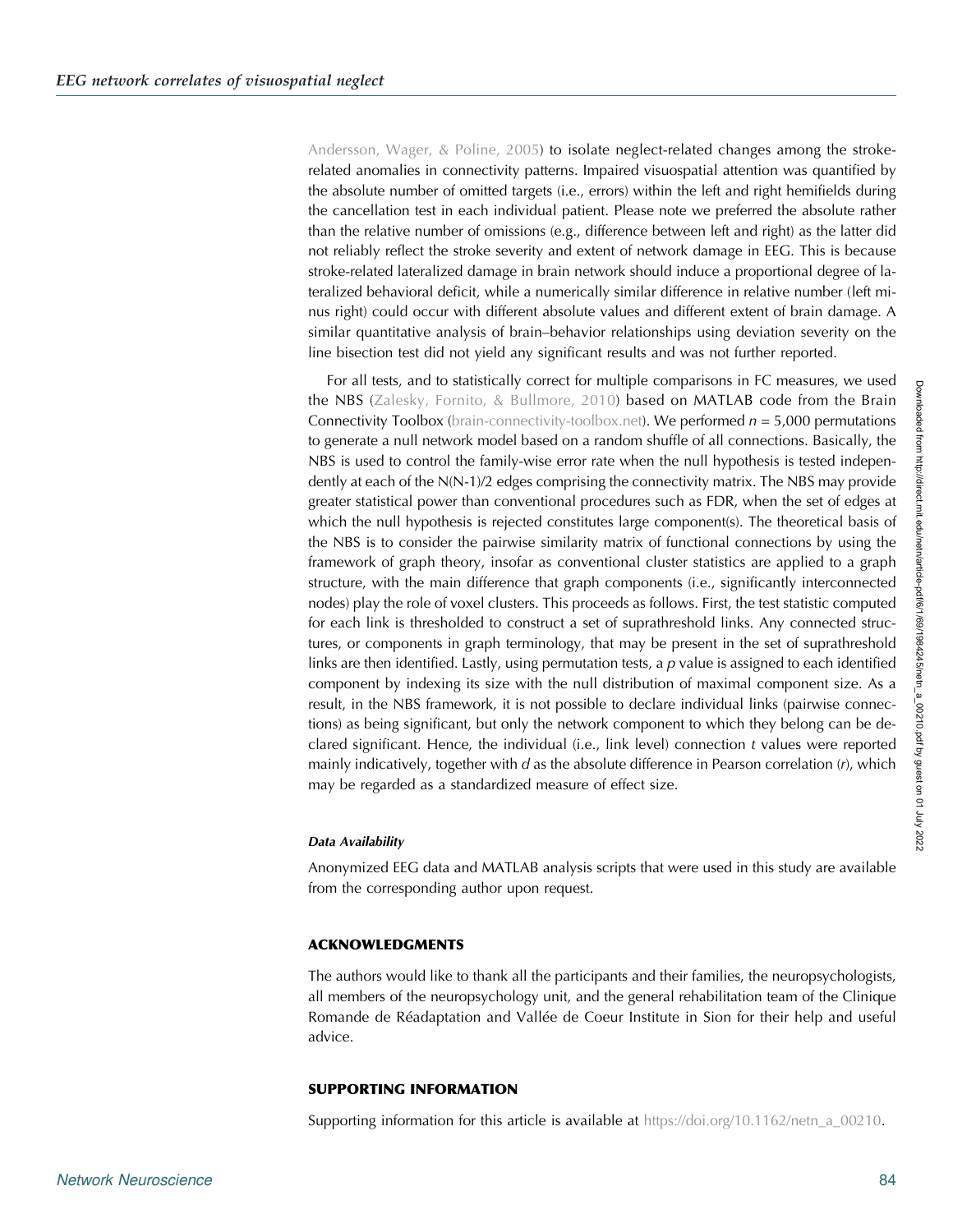# <span id="page-16-0"></span>AUTHOR CONTRIBUTIONS

Tomas Ros: Conceptualization; Formal analysis; Methodology; Visualization; Writing – original draft; Writing – review & editing. Abele Michela: Data curation; Project administration. Anaïs Mayer: Data curation; Methodology. Anne Bellmann: Conceptualization; Investigation; Project administration. Philippe Vuadens: Conceptualization; Data curation; Investigation; Project administration. Victorine Zermatten: Investigation; Project administration. Arnaud Saj: Conceptualization; Funding acquisition; Investigation; Project administration; Resources. Patrik Vuilleumier: Conceptualization; Funding acquisition; Supervision; Writing – review & editing.

# FUNDING INFORMATION

This study was generously supported by grants from the Leenaards Foundation, as well as the EU Marie-Curie COFUND program BRIDGE (Grant no. 267,171), Geneva University Hospitals (HUG), Société Académique de Genève, and the Swiss National Science Foundation (SNF; Grant no. 320030-166704).

# **REFERENCES**

- Akam, T. E., & Kullmann, D. M. (2012). Efficient "communication through coherence" requires oscillations structured to minimize interference between signals. PLoS Computational Biology, 8(11), e1002760. [https://doi.org/10.1371/journal.pcbi.1002760,](https://doi.org/10.1371/journal.pcbi.1002760) PubMed: [23144603](https://pubmed.ncbi.nlm.nih.gov/23144603)
- Antzoulatos, E. G., & Miller, E. K. (2016). Synchronous beta rhythms of frontoparietal networks support only behaviorally relevant representations. ELife, 5. [https://doi.org/10.7554/eLife.17822,](https://doi.org/10.7554/eLife.17822) PubMed: [27841747](https://pubmed.ncbi.nlm.nih.gov/27841747)
- Baldassarre, A., Ramsey, L., Hacker, C. L., Callejas, A., Astafiev, S. V., Metcalf, N. V., … Corbetta, M. (2014). Large-scale changes in network interactions as a physiological signature of spatial neglect. Brain, 137, 3267–3283. [https://doi.org/10.1093/brain](https://doi.org/10.1093/brain/awu297) [/awu297](https://doi.org/10.1093/brain/awu297), PubMed: [25367028](https://pubmed.ncbi.nlm.nih.gov/25367028)
- Bauer, M., Kluge, C., Bach, D., Bradbury, D., Heinze, H. J., Dolan, R. J., & Driver, J. (2012). Cholinergic enhancement of visual attention and neural oscillations in the human brain. Current Biology, 22(5), 397–402. [https://doi.org/10.1016/j.cub.2012.01](https://doi.org/10.1016/j.cub.2012.01.022) [.022,](https://doi.org/10.1016/j.cub.2012.01.022) PubMed: [22305751](https://pubmed.ncbi.nlm.nih.gov/22305751)
- Bentley, W. J., Li, J. M., Snyder, A. Z., Raichle, M. E., & Snyder, L. H. (2016). Oxygen level and LFP in task-positive and tasknegative areas: Bridging BOLD fMRI and electrophysiology. Cerebral Cortex, 26(1), 346–357. [https://doi.org/10.1093/cercor](https://doi.org/10.1093/cercor/bhu260) [/bhu260,](https://doi.org/10.1093/cercor/bhu260) PubMed: [25385710](https://pubmed.ncbi.nlm.nih.gov/25385710)
- Bonnefond, M., Kastner, S., & Jensen, O. (2017). Communication between brain areas based on nested oscillations. ENeuro, 4(2). <https://doi.org/10.1523/ENEURO.0153-16.2017>, PubMed: [28374013](https://pubmed.ncbi.nlm.nih.gov/28374013)
- Brookes, M. J., Hale, J. R., Zumer, J. M., Stevenson, C. M., Francis, S. T., Barnes, G. R., … Nagarajan, S. S. (2011). Measuring functional connectivity using MEG: Methodology and comparison with fcMRI. NeuroImage, 56(3), 1082–1104. [https://doi.org/10](https://doi.org/10.1016/j.neuroimage.2011.02.054) [.1016/j.neuroimage.2011.02.054,](https://doi.org/10.1016/j.neuroimage.2011.02.054) PubMed: [21352925](https://pubmed.ncbi.nlm.nih.gov/21352925)
- Castellanos, N. P., Paúl, N., Ordóñez, V. E., Demuynck, O., Bajo, R., Campo, P., … Maestú, F. (2010). Reorganization of functional connectivity as a correlate of cognitive recovery in acquired brain injury. Brain, 133(8), 2365–2381. [https://doi.org/10.1093](https://doi.org/10.1093/brain/awq174) [/brain/awq174,](https://doi.org/10.1093/brain/awq174) PubMed: [20826433](https://pubmed.ncbi.nlm.nih.gov/20826433)
- Checketts, M., Mancuso, M., Fordell, H., Chen, P., Eskes, G. A., Vuilleumier, P., … Bowen, A. (2020). Current clinical practice in the screening and diagnosis of spatial neglect post-stroke: Findings from a multidisciplinary international survey. Neuropsychological Rehabilitation, 31(9), 1495–1526. [https://doi.org/10.1080](https://doi.org/10.1080/09602011.2020.1782946) [/09602011.2020.1782946](https://doi.org/10.1080/09602011.2020.1782946), PubMed: [32691688](https://pubmed.ncbi.nlm.nih.gov/32691688)
- Chelazzi, L., Duncan, J., Miller, E. K., & Desimone, R. (1998). Responses of neurons in inferior temporal cortex during memory-guided visual search. Journal of Neurophysiology, 80(6), 2918-2940. <https://doi.org/10.1152/jn.1998.80.6.2918>, PubMed: [9862896](https://pubmed.ncbi.nlm.nih.gov/9862896)
- Colson, C., Demeurisse, G., Hublet, C., & Slachmuylder, J.-L. (2001). Subcortical neglect as a consequence of a remote parieto-temporal dysfunction. A quantitative EEG study. Cortex, 37(5), 619–625. [https://doi.org/10.1016/S0010-9452\(08\)70609-9,](https://doi.org/10.1016/S0010-9452(08)70609-9) PubMed: [11804212](https://pubmed.ncbi.nlm.nih.gov/11804212)
- Corbetta, M., & Shulman, G. L. (2011). Spatial neglect and attention networks. Annual Review of Neuroscience, 34, 569–599. [https://doi.org/10.1146/annurev-neuro-061010-113731,](https://doi.org/10.1146/annurev-neuro-061010-113731) PubMed: [21692662](https://pubmed.ncbi.nlm.nih.gov/21692662)
- Cosandier-Rimélé, D., Ramantani, G., Zentner, J., Schulze-Bonhage, A., & Dümpelmann, M. (2017). A realistic multimodal modeling approach for the evaluation of distributed source analysis: Application to sLORETA. Journal of Neural Engineering, 14(5), 056008. [https://doi.org/10.1088/1741-2552/aa7db1,](https://doi.org/10.1088/1741-2552/aa7db1) PubMed: [28677591](https://pubmed.ncbi.nlm.nih.gov/28677591)
- de Pasquale, F., Della Penna, S., Snyder, A. Z., Lewis, C., Mantini, D., Marzetti, L., … Corbetta, M. (2010). Temporal dynamics of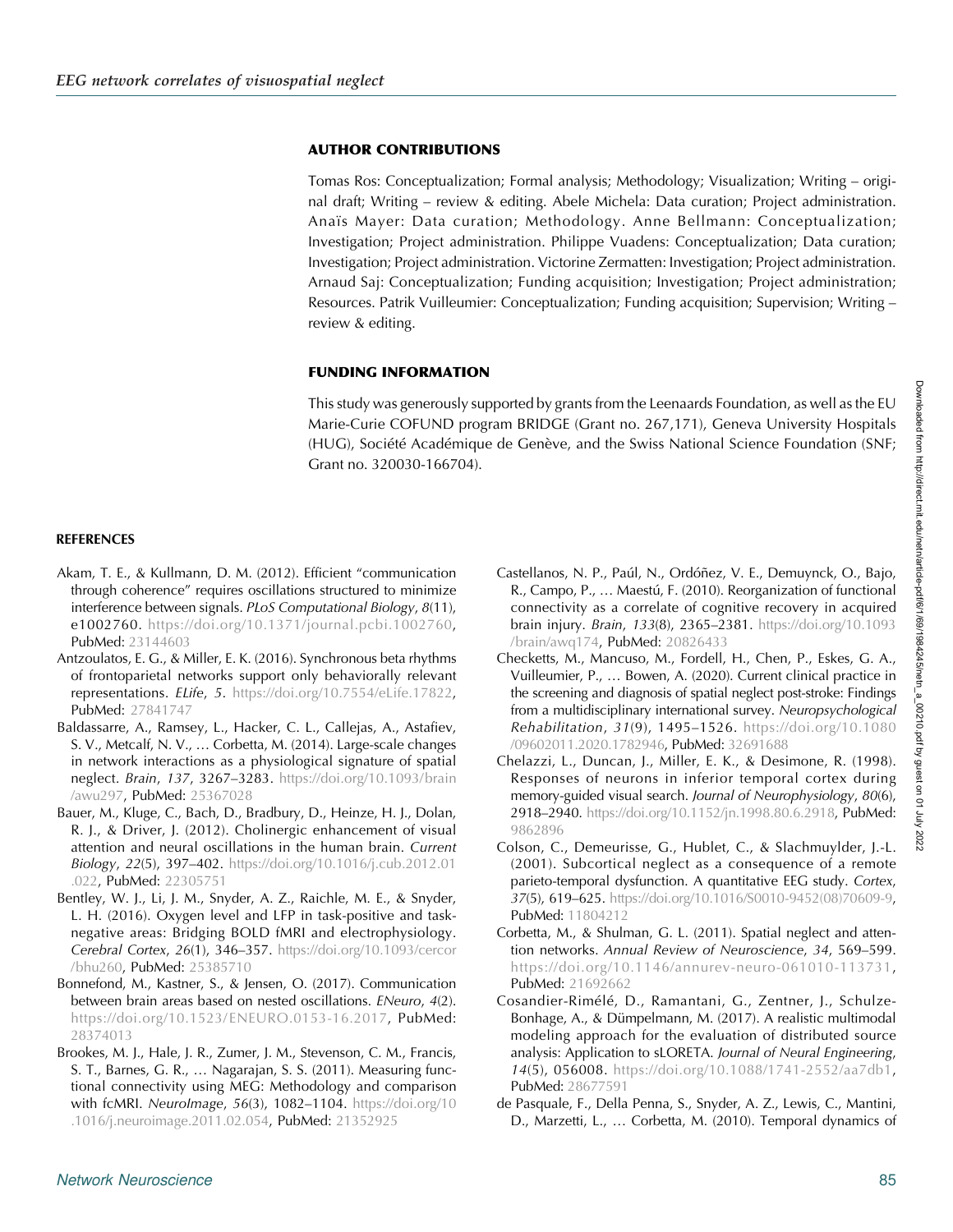<span id="page-17-0"></span>spontaneous MEG activity in brain networks. Proceedings of the National Academy of Sciences of the United States of America, 107(13), 6040–6045. [https://doi.org/10.1073/pnas.0913863107,](https://doi.org/10.1073/pnas.0913863107) PubMed: [20304792](https://pubmed.ncbi.nlm.nih.gov/20304792)

- Demeurisse, G., Hublet, C., & Paternot, J. (1998). Quantitative EEG in subcortical neglect. Clinical Neurophysiology, 28(3), 259–265. [https://doi.org/10.1016/S0987-7053\(98\)80116-0,](https://doi.org/10.1016/S0987-7053(98)80116-0) PubMed: [9686401](https://pubmed.ncbi.nlm.nih.gov/9686401)
- Desikan, R. S., Ségonne, F., Fischl, B., Quinn, B. T., Dickerson, B. C., Blacker, D., Buckner, R. L., Dale, A. M., Maguire, R. P., Hyman, B. T., Albert, M. S., Killiany, R. J. (2006). An automated labeling system for subdividing the human cerebral cortex on MRI scans into gyral based regions of interest. NeuroImage, 31(3), 968–980. [https://doi.org/10.1016/j.neuroimage.2006.01.021,](https://doi.org/10.1016/j.neuroimage.2006.01.021) PubMed: [16530430](https://pubmed.ncbi.nlm.nih.gov/16530430)
- Domínguez-Borràs, J., Armony, J. L., Maravita, A., Driver, J., & Vuilleumier, P. (2013). Partial recovery of visual extinction by Pavlovian conditioning in a patient with hemispatial neglect. Cortex, 49(3), 891–898. [https://doi.org/10.1016/j.cortex.2012](https://doi.org/10.1016/j.cortex.2012.11.005) [.11.005](https://doi.org/10.1016/j.cortex.2012.11.005), PubMed: [23337458](https://pubmed.ncbi.nlm.nih.gov/23337458)
- Doricchi, F., Thiebaut de Schotten, M., Tomaiuolo, F., & Bartolomeo, P. (2008). White matter (dis)connections and gray matter (dys)functions in visual neglect: Gaining insights into the brain networks of spatial awareness. Cortex, 44(8), 983–995. <https://doi.org/10.1016/j.cortex.2008.03.006>, PubMed: [18603235](https://pubmed.ncbi.nlm.nih.gov/18603235)
- Driver, J., & Vuilleumier, P. (2001). Perceptual awareness and its loss in unilateral neglect and extinction. Cognition, 79(1–2), 39–88. [https://doi.org/10.1016/S0010-0277\(00\)00124-4,](https://doi.org/10.1016/S0010-0277(00)00124-4) PubMed: [11164023](https://pubmed.ncbi.nlm.nih.gov/11164023)
- Dubovik, S., Pignat, J.-M., Ptak, R., Aboulafia, T., Allet, L., Gillabert, N., … Guggisberg, A. G. (2012). The behavioral significance of coherent resting-state oscillations after stroke. NeuroImage, 61(1), 249–257. [https://doi.org/10.1016/j](https://doi.org/10.1016/j.neuroimage.2012.03.024) [.neuroimage.2012.03.024,](https://doi.org/10.1016/j.neuroimage.2012.03.024) PubMed: [22440653](https://pubmed.ncbi.nlm.nih.gov/22440653)
- Fellrath, J., Mottaz, A., Schnider, A., Guggisberg, A. G., & Ptak, R. (2016). Theta-band functional connectivity in the dorsal fronto-parietal network predicts goal-directed attention. Neuropsychologia, 92, 20–30. [https://doi.org/10.1016/j](https://doi.org/10.1016/j.neuropsychologia.2016.07.012) [.neuropsychologia.2016.07.012,](https://doi.org/10.1016/j.neuropsychologia.2016.07.012) PubMed: [27422540](https://pubmed.ncbi.nlm.nih.gov/27422540)
- Fiebelkorn, I. C., Pinsk, M. A., & Kastner, S. (2018). A dynamic interplay within the frontoparietal network underlies rhythmic spatial attention. Neuron, 99(4), 842-853. [https://doi.org/10](https://doi.org/10.1016/j.neuron.2018.07.038) [.1016/j.neuron.2018.07.038,](https://doi.org/10.1016/j.neuron.2018.07.038) PubMed: [30138590](https://pubmed.ncbi.nlm.nih.gov/30138590)
- Gassama, S., Deplancke, A., Saj, A., Honoré, J., & Rousseaux, M. (2011). Do supine position and deprivation of visual environment influence spatial neglect? Journal of Neurology, 258(7), 1288–1294. [https://doi.org/10.1007/s00415-011-5926-z,](https://doi.org/10.1007/s00415-011-5926-z) PubMed: [21287184](https://pubmed.ncbi.nlm.nih.gov/21287184)
- Gauthier, L., Dehaut, F., & Joanette, Y. (1989). The Bells Test: A quantitative and qualitative test for visual neglect. International Journal of Clinical Neuropsychology, 11(2), 49–54.
- Geng, J. J., & Mangun, G. R. (2009). Anterior intraparietal sulcus is sensitive to bottom-up attention driven by stimulus salience. Journal of Cognitive Neuroscience, 21(8), 1584–1601. [https://](https://doi.org/10.1162/jocn.2009.21103) [doi.org/10.1162/jocn.2009.21103](https://doi.org/10.1162/jocn.2009.21103), PubMed: [18752405](https://pubmed.ncbi.nlm.nih.gov/18752405)
- Gitelman, D. R., Nobre, A. C., Parrish, T. B., LaBar, K. S., Kim, Y. H., Meyer, J. R., & Mesulam, M. (1999). A large-scale distributed
- Gramfort, A., Papadopoulo, T., Olivi, E., & Clerc, M. (2010). OpenMEEG: Opensource software for quasistatic bioelectromagnetics. BioMedical Engineering OnLine, 9(1), 45. [https://doi.org/10](https://doi.org/10.1186/1475-925X-9-45) [.1186/1475-925X-9-45,](https://doi.org/10.1186/1475-925X-9-45) PubMed: [20819204](https://pubmed.ncbi.nlm.nih.gov/20819204)
- Grech, R., Cassar, T., Muscat, J., Camilleri, K. P., Fabri, S. G., Zervakis, M., … Vanrumste, B. (2008). Review on solving the inverse problem in EEG source analysis. Journal of NeuroEngineering and Rehabilitation, 5(1), 25. [https://doi.org](https://doi.org/10.1186/1743-0003-5-25) [/10.1186/1743-0003-5-25,](https://doi.org/10.1186/1743-0003-5-25) PubMed: [18990257](https://pubmed.ncbi.nlm.nih.gov/18990257)
- Grin-Yatsenko, V. A., Baas, I., Ponomarev, V. A., & Kropotov, J. D. (2009). EEG power spectra at early stages of depressive disorders. Journal of Clinical Neurophysiology, 26(6), 401–406. <https://doi.org/10.1097/WNP.0b013e3181c298fe>, PubMed: [19952564](https://pubmed.ncbi.nlm.nih.gov/19952564)
- Guggisberg, A. G., Rizk, S., Ptak, R., Di Pietro, M., Saj, A., Lazeyras, F., … Pignat, J.-M. (2014). Two intrinsic coupling types for resting-state integration in the human brain. Brain Topography, 28(2), 318–329. [https://doi.org/10.1007/s10548](https://doi.org/10.1007/s10548-014-0394-2) [-014-0394-2,](https://doi.org/10.1007/s10548-014-0394-2) PubMed: [25182143](https://pubmed.ncbi.nlm.nih.gov/25182143)
- Halligan, P., Robertson, I., Pizzamiglio, L., Homberg, V., Weber, E., & Bergego, C. (1991). The laterality of visual neglect after right hemisphere damage. Neuropsychological Rehabilitation, 1(4), 281–301. <https://doi.org/10.1080/09602019108402259>
- Heilman, K. M., & Van Den Abell, T. (1980). Right hemisphere dominance for attention: The mechanism underlying hemispheric asymmetries of inattention (neglect). Neurology, 30(3), 327-330. <https://doi.org/10.1212/WNL.30.3.327>, PubMed: [7189037](https://pubmed.ncbi.nlm.nih.gov/7189037)
- Hermes, D., Nguyen, M., & Winawer, J. (2017). Neuronal synchrony and the relation between the blood-oxygen-level dependent response and the local field potential. PLoS Biology, 15(7), e2001461. [https://doi.org/10.1371/journal.pbio.2001461,](https://doi.org/10.1371/journal.pbio.2001461) PubMed: [28742093](https://pubmed.ncbi.nlm.nih.gov/28742093)
- Hillis, A. E., Newhart, M., Heidler, J., Barker, P. B., Herskovits, E. H., & Degaonkar, M. (2005). Anatomy of spatial attention: Insights from perfusion imaging and hemispatial neglect in acute stroke. Journal of Neuroscience, 25(12), 3161–3167. [https://doi.org/10](https://doi.org/10.1523/JNEUROSCI.4468-04.2005) [.1523/JNEUROSCI.4468-04.2005,](https://doi.org/10.1523/JNEUROSCI.4468-04.2005) PubMed: [15788773](https://pubmed.ncbi.nlm.nih.gov/15788773)
- Hipp, J. F., Hawellek, D. J., Corbetta, M., Siegel, M., & Engel, A. K. (2012). Large-scale cortical correlation structure of spontaneous oscillatory activity. Nature Neuroscience, 15(6), 884–890. <https://doi.org/10.1038/nn.3101>, PubMed: [22561454](https://pubmed.ncbi.nlm.nih.gov/22561454)
- Holmes, C. J., Hoge, R., Collins, L., Woods, R., Toga, A. W., & Evans, A. C. (1998). Enhancement of MR images using registration for signal averaging. Journal of Computer Assisted Tomography, 22(2), 324–333. [https://doi.org/10.1097](https://doi.org/10.1097/00004728-199803000-00032) [/00004728-199803000-00032,](https://doi.org/10.1097/00004728-199803000-00032) PubMed: [9530404](https://pubmed.ncbi.nlm.nih.gov/9530404)
- Hutchison, R. M., Hashemi, N., Gati, J. S., Menon, R. S., & Everling, S. (2015). Electrophysiological signatures of spontaneous BOLD fluctuations in macaque prefrontal cortex. NeuroImage, 113, 257–267. [https://doi.org/10.1016/J.NEUROIMAGE.2015.03](https://doi.org/10.1016/J.NEUROIMAGE.2015.03.062) [.062,](https://doi.org/10.1016/J.NEUROIMAGE.2015.03.062) PubMed: [25837599](https://pubmed.ncbi.nlm.nih.gov/25837599)
- Ikkai, A., Dandekar, S., & Curtis, C. E. (2016). Lateralization in alpha-band oscillations predicts the locus and spatial distribution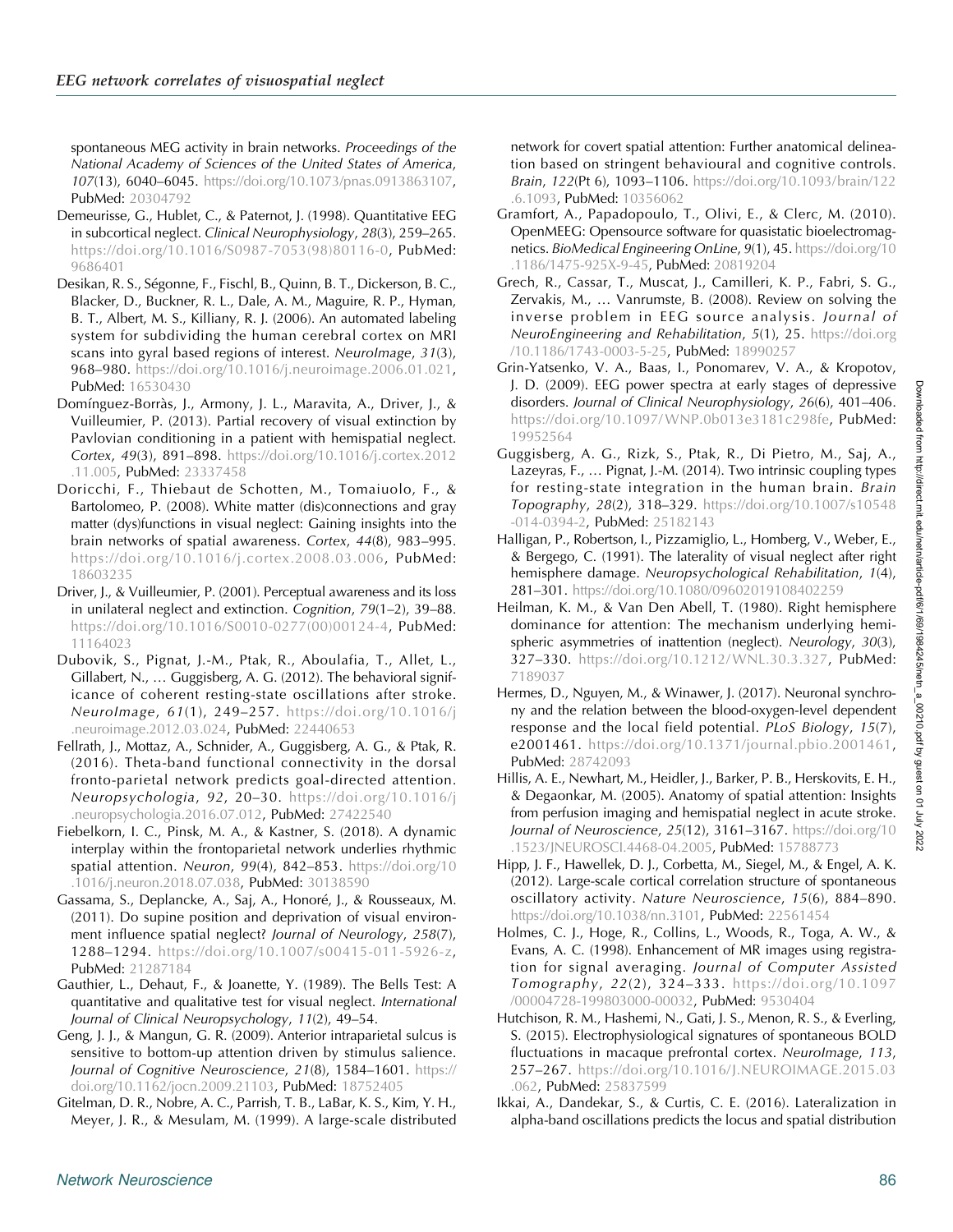<span id="page-18-0"></span>of attention. PLoS One, 11(5), e0154796. [https://doi.org/10.1371](https://doi.org/10.1371/journal.pone.0154796) [/journal.pone.0154796](https://doi.org/10.1371/journal.pone.0154796), PubMed: [27144717](https://pubmed.ncbi.nlm.nih.gov/27144717)

- Jensen, O., Gips, B., Bergmann, T. O., & Bonnefond, M. (2014). Temporal coding organized by coupled alpha and gamma oscillations prioritize visual processing. Trends in Neurosciences, 37(7), 357–369. [https://doi.org/10.1016/J.TINS.2014.04.001,](https://doi.org/10.1016/J.TINS.2014.04.001) PubMed: [24836381](https://pubmed.ncbi.nlm.nih.gov/24836381)
- Jung, T. P., Makeig, S., Humphries, C., Lee, T. W., McKeown, M. J., Iragui, V., & Sejnowski, T. J. (2000). Removing electroencephalographic artifacts by blind source separation. Psychophysiology, 37(2), 163–178. [https://doi.org/10.1111/1469-8986.3720163,](https://doi.org/10.1111/1469-8986.3720163) PubMed: [10731767](https://pubmed.ncbi.nlm.nih.gov/10731767)
- Karnath, H.-O., Ferber, S., & Himmelbach, M. (2001). Spatial awareness is a function of the temporal not the posterior parietal lobe. Nature, 411(6840), 950–953. [https://doi.org/10.1038](https://doi.org/10.1038/35082075) [/35082075,](https://doi.org/10.1038/35082075) PubMed: [11418859](https://pubmed.ncbi.nlm.nih.gov/11418859)
- Karnath, H.-O., Rennig, J., Johannsen, L., & Rorden, C. (2011). The anatomy underlying acute versus chronic spatial neglect: A longitudinal study. Brain, 134(Pt 3), 903–912. [https://doi.org/10](https://doi.org/10.1093/brain/awq355) [.1093/brain/awq355,](https://doi.org/10.1093/brain/awq355) PubMed: [21156661](https://pubmed.ncbi.nlm.nih.gov/21156661)
- Kawano, T., Hattori, N., Uno, Y., Kitajo, K., Hatakenaka, M., Yagura, H.,…Miyai, I. (2017). Large-scale phase synchrony reflects clinical status after stroke: An EEG study. Neurorehabilitation and Neural Repair, 31(6), 561–570. [https://doi.org/10.1177](https://doi.org/10.1177/1545968317697031) [/1545968317697031](https://doi.org/10.1177/1545968317697031), PubMed: [28506148](https://pubmed.ncbi.nlm.nih.gov/28506148)
- Kinsbourne, M. (1977). Hemi-neglect and hemisphere rivalry. Advances in Neurology, 18, 41–49. PubMed: [920524](https://pubmed.ncbi.nlm.nih.gov/920524)
- Klinke, M. E., Hjaltason, H., & Tryggvadóttir, G. B. (2018). Topics in stroke rehabilitation hemispatial neglect following right hemisphere stroke: Clinical course and sensitivity of diagnostic tasks. Topics in Stroke Rehabilitation, 9357, 1–11. [https://doi.org/10](https://doi.org/10.1080/10749357.2017.1394632) [.1080/10749357.2017.1394632,](https://doi.org/10.1080/10749357.2017.1394632) PubMed: [29105618](https://pubmed.ncbi.nlm.nih.gov/29105618)
- Kruschwitz, J. D., List, D., Waller, L., Rubinov, M., & Walter, H. (2015). GraphVar: A user-friendly toolbox for comprehensive graph analyses of functional brain connectivity. Journal of Neuroscience Methods, 245, 107–115. [https://doi.org/10.1016](https://doi.org/10.1016/J.JNEUMETH.2015.02.021) [/J.JNEUMETH.2015.02.021,](https://doi.org/10.1016/J.JNEUMETH.2015.02.021) PubMed: [25725332](https://pubmed.ncbi.nlm.nih.gov/25725332)
- Liu, Y., Bengson, J., Huang, H., Mangun, G. R., & Ding, M. (2014). Top-down modulation of neural activity in anticipatory visual attention: Control mechanisms revealed by simultaneous EEGfMRI. Cerebral Cortex, 26(2), 517–529. [https://doi.org/10.1093](https://doi.org/10.1093/cercor/bhu204) [/cercor/bhu204](https://doi.org/10.1093/cercor/bhu204), PubMed: [25205663](https://pubmed.ncbi.nlm.nih.gov/25205663)
- Lobier, M., Palva, J. M., & Palva, S. (2017). High-alpha band synchronization across frontal, parietal and visual cortex mediates behavioral and neuronal effects of visuospatial attention. Neurolmage, 165, 222-237. [https://doi.org/10.1016/j.neuroimage](https://doi.org/10.1016/j.neuroimage.2017.10.044) [.2017.10.044,](https://doi.org/10.1016/j.neuroimage.2017.10.044) PubMed: [29074278](https://pubmed.ncbi.nlm.nih.gov/29074278)
- Mantini, D., Perrucci, M. G., Del Gratta, C., Romani, G. L., & Corbetta, M. (2007). Electrophysiological signatures of resting state networks in the human brain. Proceedings of the National Academy of Sciences of the United States of America, 104(32), 13170–13175. [https://doi.org/10.1073/pnas.0700668104,](https://doi.org/10.1073/pnas.0700668104) PubMed: [17670949](https://pubmed.ncbi.nlm.nih.gov/17670949)
- Marshall, T. R., Bergmann, T. O., & Jensen, O. (2015a). Frontoparietal structural connectivity mediates the top-down control of neuronal synchronization associated with selective attention. PLoS Biology, 13(10), e1002272. [https://doi.org/10.1371](https://doi.org/10.1371/journal.pbio.1002272) [/journal.pbio.1002272](https://doi.org/10.1371/journal.pbio.1002272), PubMed: [26441286](https://pubmed.ncbi.nlm.nih.gov/26441286)
- Marshall, T. R., Bergmann, T. O., & Jensen, O. (2015b). Frontoparietal structural connectivity mediates the top-down control of neuronal synchronization associated with selective attention. PLoS Biology, 13(10), e1002272. [https://doi.org/10](https://doi.org/10.1371/journal.pbio.1002272) [.1371/journal.pbio.1002272](https://doi.org/10.1371/journal.pbio.1002272), PubMed: [26441286](https://pubmed.ncbi.nlm.nih.gov/26441286)
- Melloni, L., Molina, C., Pena, M., Torres, D., Singer, W., & Rodriguez, E. (2007). Synchronization of neural activity across cortical areas correlates with conscious perception. The Journal of Neuroscience, 27(11), 2858–2865. [https://doi.org/10.1523](https://doi.org/10.1523/JNEUROSCI.4623-06.2007) [/JNEUROSCI.4623-06.2007,](https://doi.org/10.1523/JNEUROSCI.4623-06.2007) PubMed: [17360907](https://pubmed.ncbi.nlm.nih.gov/17360907)
- Mesulam, M. M. (1981). A cortical network for directed attention and unilateral neglect. Annals of Neurology, 10(4), 309–325. <https://doi.org/10.1002/ana.410100402>, PubMed: [7032417](https://pubmed.ncbi.nlm.nih.gov/7032417)
- Mort, D. J., Malhotra, P., Mannan, S. K., Rorden, C., Pambakian, A., Kennard, C., & Husain, M. (2003). The anatomy of visual neglect. Brain, 126(9), 1986–1997. [https://doi.org/10.1093/brain](https://doi.org/10.1093/brain/awg200) [/awg200,](https://doi.org/10.1093/brain/awg200) PubMed: [12821519](https://pubmed.ncbi.nlm.nih.gov/12821519)
- Mottaz, A., Corbet, T., Doganci, N., Magnin, C., Nicolo, P., Schnider, A., & Guggisberg, A. G. (2018). Modulating functional connectivity after stroke with neurofeedback: Effect on motor deficits in a controlled cross-over study. NeuroImage: Clinical, 20, 336–346. [https://doi.org/10.1016/j.nicl.2018.07.029,](https://doi.org/10.1016/j.nicl.2018.07.029) PubMed: [30112275](https://pubmed.ncbi.nlm.nih.gov/30112275)
- Nakagawa, S., & Cuthill, I. C. (2007). Effect size, confidence interval and statistical significance: A practical guide for biologists. Biological Reviews, 82(4), 591–605. [https://doi.org/10.1111/j](https://doi.org/10.1111/j.1469-185X.2007.00027.x) [.1469-185X.2007.00027.x](https://doi.org/10.1111/j.1469-185X.2007.00027.x), PubMed: [17944619](https://pubmed.ncbi.nlm.nih.gov/17944619)
- Nichols, T., Brett, M., Andersson, J., Wager, T., & Poline, J.-B. (2005). Valid conjunction inference with the minimum statistic. NeuroImage, 25(3), 653–660. [https://doi.org/10.1016/j](https://doi.org/10.1016/j.neuroimage.2004.12.005) [.neuroimage.2004.12.005](https://doi.org/10.1016/j.neuroimage.2004.12.005), PubMed: [15808966](https://pubmed.ncbi.nlm.nih.gov/15808966)
- Nicolo, P., Rizk, S., Magnin, C., Di Pietro, M., Schnider, A., & Guggisberg, A. G. (2015). Coherent neural oscillations predict future motor and language improvement after stroke. Brain, 138(10), 3048–3060. [https://doi.org/10.1093/brain/awv200,](https://doi.org/10.1093/brain/awv200) PubMed: [26163304](https://pubmed.ncbi.nlm.nih.gov/26163304)
- Nolan, H., Whelan, R., & Reilly, R. B. (2010). FASTER: Fully automated statistical thresholding for EEG artifact rejection. Journal of Neuroscience Methods, 192(1), 152-162. [https://doi.org/10](https://doi.org/10.1016/j.jneumeth.2010.07.015) [.1016/j.jneumeth.2010.07.015](https://doi.org/10.1016/j.jneumeth.2010.07.015), PubMed: [20654646](https://pubmed.ncbi.nlm.nih.gov/20654646)
- Okazaki, Y. O., Horschig, J. M., Luther, L., Oostenveld, R., Murakami, I., & Jensen, O. (2015). Real-time MEG neurofeedback training of posterior alpha activity modulates subsequent visual detection performance. NeuroImage, 107, 323–332. <https://doi.org/10.1016/j.neuroimage.2014.12.014>, PubMed: [25514519](https://pubmed.ncbi.nlm.nih.gov/25514519)
- Ptak, R., & Valenza, N. (2005). The inferior temporal lobe mediates distracter-resistant visual search of patients with spatial neglect. Journal of Cognitive Neuroscience, 17(5), 788-799. [https://doi](https://doi.org/10.1162/0898929053747676) [.org/10.1162/0898929053747676,](https://doi.org/10.1162/0898929053747676) PubMed: [15904545](https://pubmed.ncbi.nlm.nih.gov/15904545)
- Ramsey, L. E., Siegel, J. S., Baldassarre, A., Metcalf, N. V., Zinn, K., Shulman, G. L., & Corbetta, M. (2016). Normalization of network connectivity in hemispatial neglect recovery. Annals of Neurology, 80(1), 127-141. [https://doi.org/10.1002/ana.24690,](https://doi.org/10.1002/ana.24690) PubMed: [27277836](https://pubmed.ncbi.nlm.nih.gov/27277836)
- Ros, T., Michela, A., Bellman, A., Vuadens, P., Saj, A., & Vuilleumier, P. (2017). Increased alpha-rhythm dynamic range promotes recovery from visuospatial neglect: A neurofeedback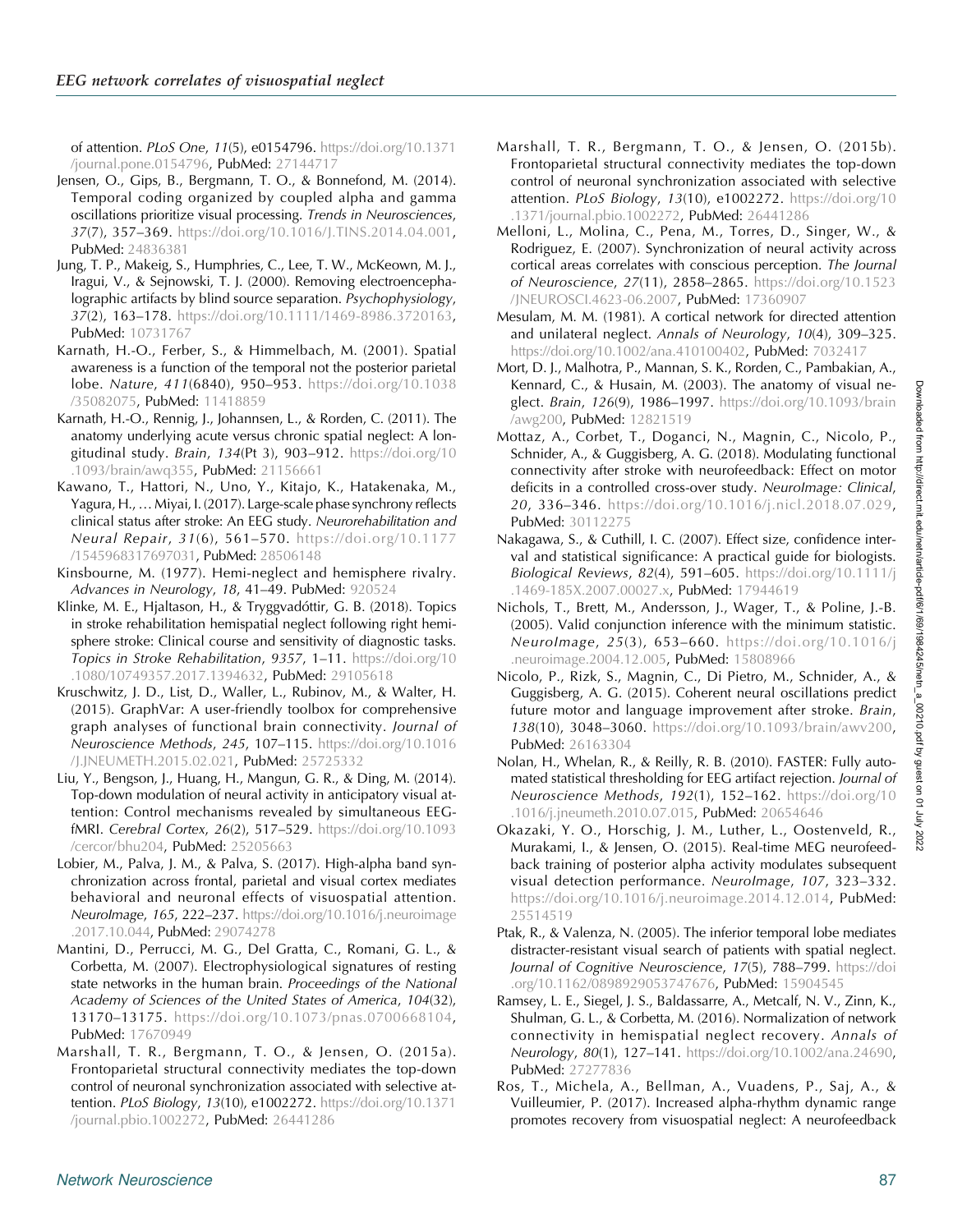<span id="page-19-0"></span>study. Neural Plasticity, 2017, 1–9. [https://doi.org/10.1155/2017](https://doi.org/10.1155/2017/7407241) [/7407241,](https://doi.org/10.1155/2017/7407241) PubMed: [28529806](https://pubmed.ncbi.nlm.nih.gov/28529806)

- Saj, A., Cojan, Y., Vocat, R., Luauté, J., & Vuilleumier, P. (2013). Prism adaptation enhances activity of intact fronto-parietal areas in both hemispheres in neglect patients. Cortex, 49(1), 107–119. [https://doi.org/10.1016/j.cortex.2011.10.009,](https://doi.org/10.1016/j.cortex.2011.10.009) PubMed: [22154751](https://pubmed.ncbi.nlm.nih.gov/22154751)
- Sasaki, T., Abe, M., Okumura, E., Okada, T., Kondo, K., Sekihara, K., … Kamada, H. (2013). Disturbed resting functional interhemispherical connectivity of the ventral attentional network in alpha band is associated with unilateral spatial neglect. PLoS One, 8(9), e73416. [https://doi.org/10.1371/journal.pone](https://doi.org/10.1371/journal.pone.0073416) [.0073416,](https://doi.org/10.1371/journal.pone.0073416) PubMed: [24023873](https://pubmed.ncbi.nlm.nih.gov/24023873)
- Schenkenberg, T., Bradford, D. C., & Ajax, E. T. (1980a). Line bisection and unilateral visual neglect in patients with neurologic impairment. Neurology, 30(5), 509–517. [https://doi.org/10.1212](https://doi.org/10.1212/WNL.30.5.509) [/WNL.30.5.509,](https://doi.org/10.1212/WNL.30.5.509) PubMed: [7189256](https://pubmed.ncbi.nlm.nih.gov/7189256)
- Schenkenberg, T., Bradford, D. C., & Ajax, E. T. (1980b). Line bisection and unilateral visual neglect in patients with neurologic impairment. Neurology, 30(5), 509–517. [https://doi.org/10.1212](https://doi.org/10.1212/WNL.30.5.509) [/WNL.30.5.509,](https://doi.org/10.1212/WNL.30.5.509) PubMed: [7189256](https://pubmed.ncbi.nlm.nih.gov/7189256)
- Schölvinck, M. L., Maier, A., Ye, F. Q., Duyn, J. H., & Leopold, D. A. (2010). Neural basis of global resting-state fMRI activity. Proceedings of the National Academy of Sciences of the United States of America, 107(22), 10238–10243. [https://doi](https://doi.org/10.1073/pnas.0913110107) [.org/10.1073/pnas.0913110107,](https://doi.org/10.1073/pnas.0913110107) PubMed: [20439733](https://pubmed.ncbi.nlm.nih.gov/20439733)
- Siegel, J. S., Ramsey, L. E., Snyder, A. Z., Metcalf, N. V., Chacko, R. V., Weinberger, K., … Corbetta, M. (2016). Disruptions of network connectivity predict impairment in multiple behavioral domains after stroke. Proceedings of the National Academy of Sciences, 113(30), E4367–E4376. [https://doi.org/10.1073/pnas](https://doi.org/10.1073/pnas.1521083113) [.1521083113,](https://doi.org/10.1073/pnas.1521083113) PubMed: [27402738](https://pubmed.ncbi.nlm.nih.gov/27402738)
- Song, J., Davey, C., Poulsen, C., Luu, P., Turovets, S., Anderson, E., … Tucker, D. (2015). EEG source localization: Sensor density and head surface coverage. Journal of Neuroscience Methods, 256, 9–21. [https://doi.org/10.1016/J.JNEUMETH.2015.08.015,](https://doi.org/10.1016/J.JNEUMETH.2015.08.015) PubMed: [26300183](https://pubmed.ncbi.nlm.nih.gov/26300183)
- Szczepanski, S. M., Crone, N. E., Kuperman, R. A., Auguste, K. I., Parvizi, J., & Knight, R. (2014). Dynamic changes in phaseamplitude coupling facilitate spatial attention control in frontoparietal cortex. PLoS Biology, 12(8), e1001936. [https://doi.org](https://doi.org/10.1371/journal.pbio.1001936) [/10.1371/journal.pbio.1001936,](https://doi.org/10.1371/journal.pbio.1001936) PubMed: [25157678](https://pubmed.ncbi.nlm.nih.gov/25157678)
- Thimm, M., Fink, G. R., & Sturm, W. (2008). Neural correlates of recovery from acute hemispatial neglect. Restorative Neurology and Neuroscience, 26(6), 481–492. PubMed: [19096136](https://pubmed.ncbi.nlm.nih.gov/19096136)
- Tokariev, A., Stjerna, S., Lano, A., Metsäranta, M., Palva, J. M., & Vanhatalo, S. (2018). Preterm birth changes networks of newborn cortical activity. Cerebral Cortex, 29(2), 814-826. [https://doi.org](https://doi.org/10.1093/cercor/bhy012) [/10.1093/cercor/bhy012,](https://doi.org/10.1093/cercor/bhy012) PubMed: [30321291](https://pubmed.ncbi.nlm.nih.gov/30321291)
- Umarova, R. M., Saur, D., Kaller, C. P., Vry, M.-S., Glauche, V., Mader, I., … Weiller, C. (2011). Acute visual neglect and extinction: distinct functional state of the visuospatial attention system. Brain, 134(11), 3310–3325. [https://doi.org/10.1093/brain](https://doi.org/10.1093/brain/awr220) [/awr220](https://doi.org/10.1093/brain/awr220), PubMed: [21948940](https://pubmed.ncbi.nlm.nih.gov/21948940)
- Vaessen, M. J., Saj, A., Lovblad, K.-O., Gschwind, M., & Vuilleumier, P. (2016). Structural white-matter connections mediating distinct behavioral components of spatial neglect in right brain-damaged patients. Cortex, 77, 54–68. [https://doi.org/10](https://doi.org/10.1016/j.cortex.2015.12.008) [.1016/j.cortex.2015.12.008](https://doi.org/10.1016/j.cortex.2015.12.008), PubMed: [26922504](https://pubmed.ncbi.nlm.nih.gov/26922504)
- Vallar, G., & Perani, D. (1986). The anatomy of unilateral neglect after right-hemisphere stroke lesions. A clinical/CT-scan correlation study in man. Neuropsychologia, 24(5), 609–622. [https://doi.org/10.1016/0028-3932\(86\)90001-1,](https://doi.org/10.1016/0028-3932(86)90001-1) PubMed: [3785649](https://pubmed.ncbi.nlm.nih.gov/3785649)
- van Dellen, E., Hillebrand, A., Douw, L., Heimans, J. J., Reijneveld, J. C., & Stam, C. J. (2013). Local polymorphic delta activity in cortical lesions causes global decreases in functional connectivity. Neurolmage, 83, 524-532. [https://doi.org/10.1016/j.neuroimage](https://doi.org/10.1016/j.neuroimage.2013.06.009) [.2013.06.009](https://doi.org/10.1016/j.neuroimage.2013.06.009), PubMed: [23769919](https://pubmed.ncbi.nlm.nih.gov/23769919)
- van Diepen, R. M., Miller, L. M., Mazaheri, A., & Geng, J. J. (2016). The role of alpha activity in spatial and feature-based attention. ENeuro, 3(5). [https://doi.org/10.1523/ENEURO.0204-16.2016,](https://doi.org/10.1523/ENEURO.0204-16.2016) PubMed: [27822505](https://pubmed.ncbi.nlm.nih.gov/27822505)
- van Schouwenburg, M. R., Sörensen, L. K. A., de Klerk, R., Reteig, L. C., & Slagter, H. A. (2018). No differential effects of two different alpha-band electrical stimulation protocols over frontoparietal regions on spatial attention. Frontiers in Neuroscience, 12, 433. [https://doi.org/10.3389/fnins.2018.00433,](https://doi.org/10.3389/fnins.2018.00433) PubMed: [30018530](https://pubmed.ncbi.nlm.nih.gov/30018530)
- van Schouwenburg, M. R., Zanto, T. P., & Gazzaley, A. (2017). Spatial attention and the effects of frontoparietal alpha band stimulation. Frontiers in Human Neuroscience, 10, 658. [https://doi.org/10.3389/fnhum.2016.00658,](https://doi.org/10.3389/fnhum.2016.00658) PubMed: [28174529](https://pubmed.ncbi.nlm.nih.gov/28174529)
- Verdon, V., Schwartz, S., Lovblad, K.-O., Hauert, C.-A., & Vuilleumier, P. (2010). Neuroanatomy of hemispatial neglect and its functional components: A study using voxel-based lesion-symptom mapping. Brain, 133(Pt 3), 880–894. [https://doi](https://doi.org/10.1093/brain/awp305) [.org/10.1093/brain/awp305](https://doi.org/10.1093/brain/awp305), PubMed: [20028714](https://pubmed.ncbi.nlm.nih.gov/20028714)
- Vinck, M., Womelsdorf, T., Buffalo, E. A., Desimone, R., & Fries, P. (2013). Attentional modulation of cell-class-specific gamma-band synchronization in awake monkey area V4. Neuron, 80(4), 1077–1089. [https://doi.org/10.1016/J.NEURON.2013.08.019,](https://doi.org/10.1016/J.NEURON.2013.08.019) PubMed: [24267656](https://pubmed.ncbi.nlm.nih.gov/24267656)
- Volz, L. J., & Gazzaniga, M. S. (2017). Interaction in isolation: 50 years of insights from split-brain research. Brain, 140(7), 2051-2060. [https://doi.org/10.1093/brain/awx139,](https://doi.org/10.1093/brain/awx139) PubMed: [29177496](https://pubmed.ncbi.nlm.nih.gov/29177496)
- Vuilleumier, P. (2013). Mapping the functional neuroanatomy of spatial neglect and human parietal lobe functions: Progress and challenges. Annals of the New York Academy of Sciences, 1296, 50–74. <https://doi.org/10.1111/nyas.12161>, PubMed: [23751037](https://pubmed.ncbi.nlm.nih.gov/23751037)
- Vuilleumier, P. O., & Rafal, R. D. (2000). A systematic study of visual extinction. Between- and within-field deficits of attention in hemispatial neglect. Brain, 123(Pt 6), 1263–1279. <https://doi.org/10.1093/brain/123.6.1263>, PubMed: [10825363](https://pubmed.ncbi.nlm.nih.gov/10825363)
- Vuilleumier, P., Sagiv, N., Hazeltine, E., Poldrack, R. A., Swick, D., Rafal, R. D., & Gabrieli, J. D. (2001). Neural fate of seen and unseen faces in visuospatial neglect: A combined event-related functional MRI and event-related potential study. Proceedings of the National Academy of Sciences of the United States of America, 98(6), 3495–3500. [https://doi.org/10.1073/pnas](https://doi.org/10.1073/pnas.051436898) [.051436898](https://doi.org/10.1073/pnas.051436898), PubMed: [11248106](https://pubmed.ncbi.nlm.nih.gov/11248106)
- Vuilleumier, P., Schwartz, S., Verdon, V., Maravita, A., Hutton, C., Husain, M., & Driver, J. (2008). Abnormal attentional modulation of retinotopic cortex in parietal patients with spatial neglect.

Downloaded from http://direct.mit.edu/netn/article-pdf/6/1/69/1984245/netn\_a\_00210.pdf by guest on 01 July 2022 Downloaded from http://direct.mit.edu/netn/article-pdf/6/1/69/1984245/netn\_a\_00210.pdf by guest on 01 July 2022